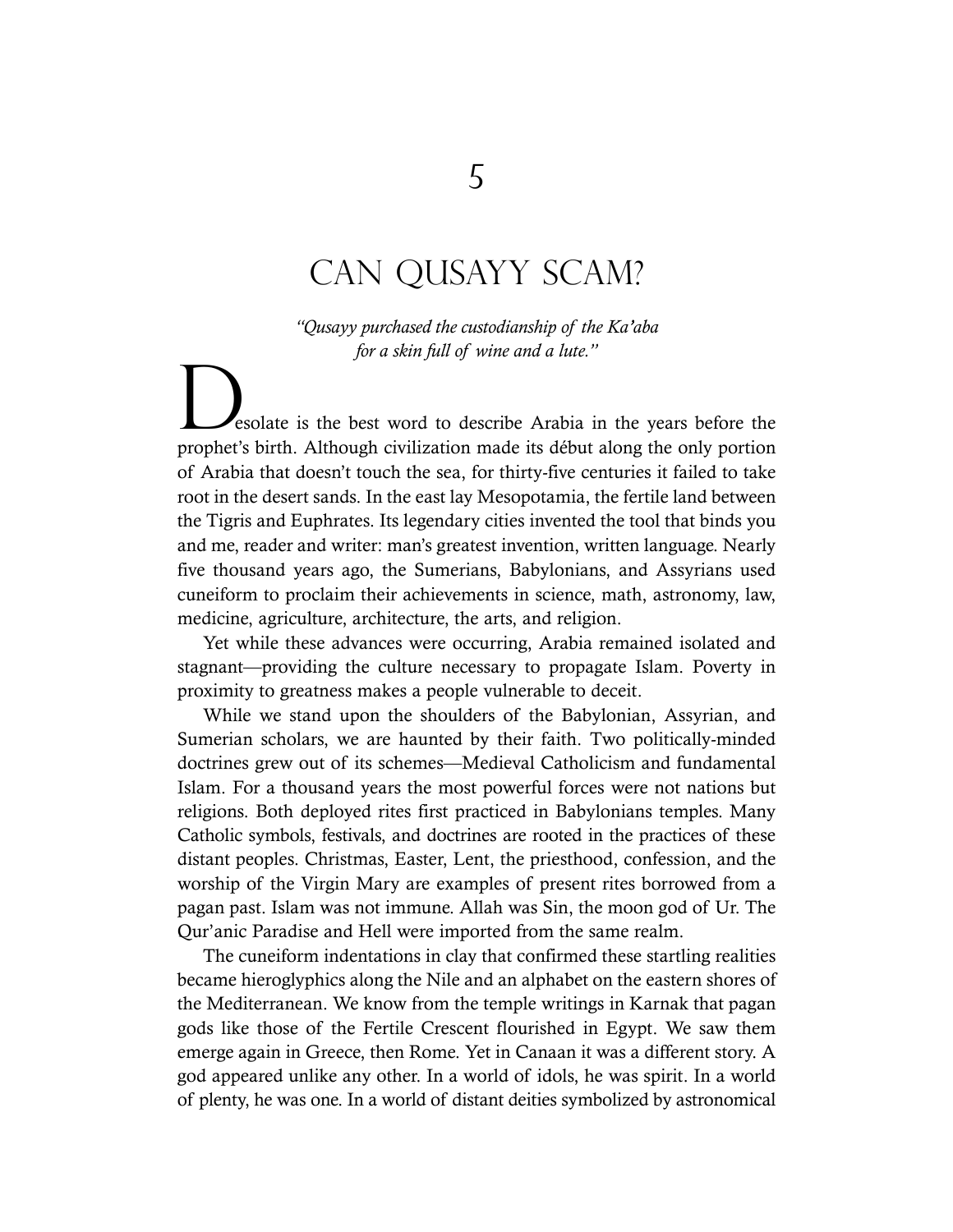bodies he was personal, approachable, knowable. His name was Yahweh. His people were Jews. Together they documented their history and their relationship. In so doing, these peoples at the western doorstep of Arabia played a central role in the most telling of all modern tales.

Their intersection begins when a young man named Abram left Sin. In a perilous journey he, his stunning wife Sarai, his father Terah, and his nephew Lot, left Ur of the Chaldeans, and headed northwest. Crossing along the roof of the Arabian Peninsula, their route carried them along the Euphrates to an outpost town called Haran. There, Abram's father died, but not his father's god. Sin, the moon god of Ur, reigned supreme. Called by a higher source than even the moon and its god, Abram, Sarai, and Lot left the safety of the mighty river and headed to the land of Canaan—the Promised Land.

In the greatest story ever told, Abram became Abraham, father of nations. He sired Ishmael at ninety by way of his wife's Egyptian maid and in so doing Abraham gave birth to the seed of Islam. A decade later, the centenarian witnessed the promised miracle birth of Isaac to Sarai, now Sarah. Isaac became the child of destiny, for through him would come all of the prophets and patriarchs: Jacob, Joshua, Moses, David, Solomon, Isaiah, Daniel, Jeremiah, and two millennia later, Yahshua, known to Westerners as Jesus of Nazareth. This Biblical story was destined to play out in the crossroads of history, in the most contested land on earth, at the very intersection of continents.

Yet these great dramas depicting the rise of civilizations and faiths simply teased the Arabians. The footprints of culture, science, language, religion, law, and the arts were blown away by the searing winds. The Chaldeans, Assyrians, Babylonians, Persians, Egyptians, Greeks, and Romans all intertwined their histories with Abraham's descendants through Isaac, but not Ishmael. It was as if the Arabs were on a deserted island, marooned in time. Such was the milieu for Islam, a religion so sterile it could only have taken root in a like mind and place.

Arabs remained illiterate throughout the millennia, which is why we know so little about them. And it is why they knew so little about the world that engulfed them. Their language was derived from Aramaic, the dominant tongue of history's initial millennia. But Arabic found neither stylus nor pen for one hundred generations. By Muhammad's time, less than one in a hundred Arabians could write. Classical Arabic, the language in which the Qur'an would come to be written, was just beginning to evolve in Syria.

The Bedouins of the Syrian steppe were nomadic by necessity. Their land was too poor to support towns of substance. Arabs, (a name derived from the word arid) were tribal peoples; there was never a dominant civilization over them. Most attempts to conquer their Peninsula were foiled by the harsh environmental conditions, further exacerbating the challenge of knowing these people. For three thousand years they were neither conquered nor conquerors,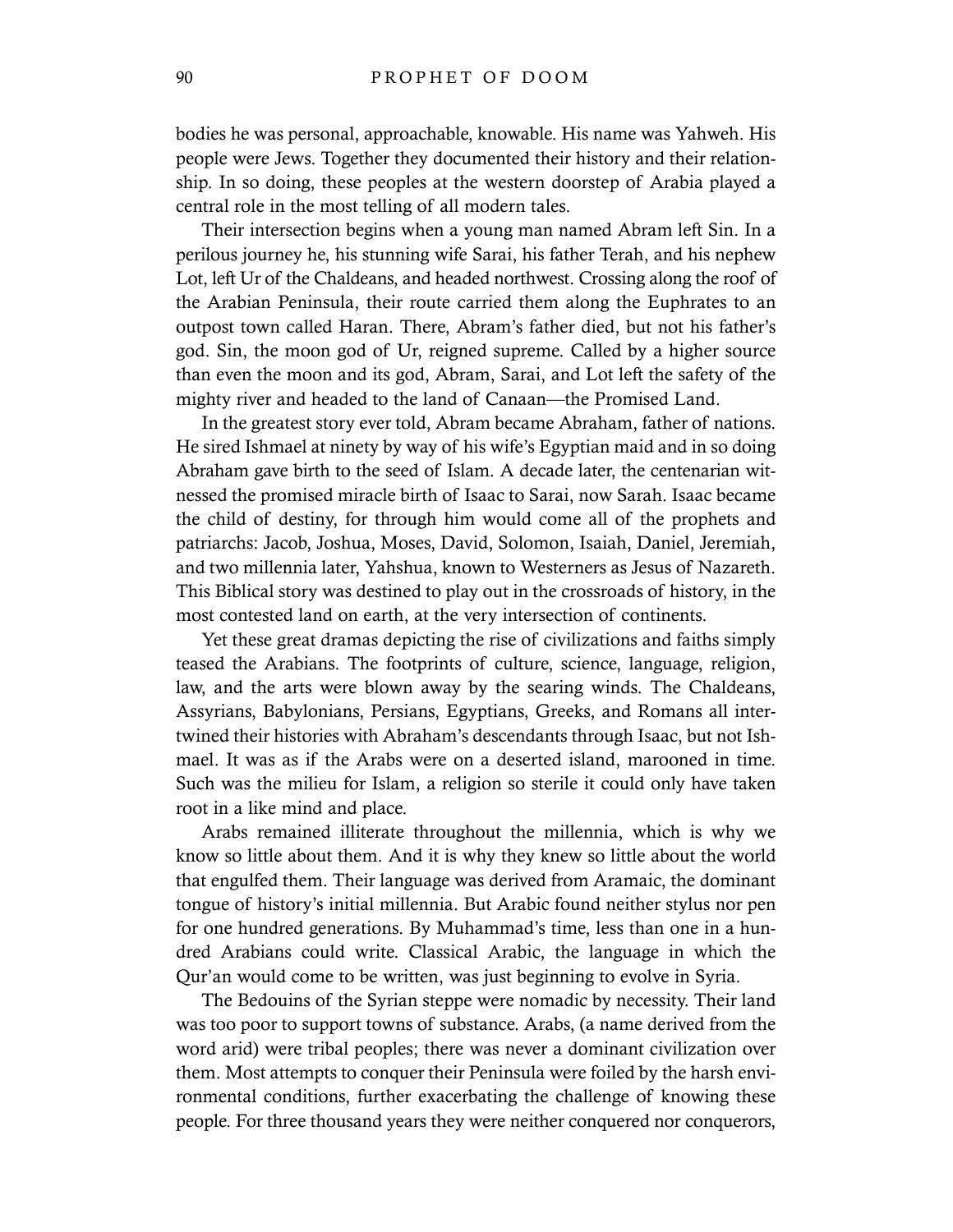for subduing Bedouins was like herding cats. The Babylonians, Assyrians, Egyptians, Persians, Greeks, and Romans all failed. But it was not because Arabs were savage. They coveted freedom and valued nonviolence. For the first three millennia of recorded history, Arabs were among the world's most peaceful and self-reliant people. It is only during the last 1400 years that they have been terrorists. The dividing line was Islam. Muhammad corrupted them.

Islamic scholars try valiantly to paint the pre-Islamic period, called *Jahiliyyah*, or Period of Ignorance, in the worst possible light. They demonize Arabs to make the resulting Islamic society, arguably the most ignorant and brutal in history, look good by comparison. But what little evidence we have of these people, their lives, and customs, indicates that they didn't act foolishly. Unlike their descendants in the twenty-first century, seventh-century Arabs were a free, peace-loving people who cherished family values and honored tribal commitments.

Reliant on springs, most nomadic Bedouins provided sustenance by cultivating date palms, herding sheep, working leather, or running caravans. Their parched land was known for hearty camels and wide-open spaces. With the rain clouds blocked by the ragged mountains of Syria, Israel, Jordan, and western Arabia, more often than not the harbingers of life merely teased the land that became Muhammad's.

It was these very conditions that made it impregnable. The roads that enabled the armies of Babylon, Assyria, Persia, Egypt, Greece, and Rome to conquer and control much of the world were difficult to build and impossible to maintain. And there was no incentive. Virtually nothing of value originated from this barren realm. It only served as a dry ocean to be crossed when carrying goods from producer to consumer. But since the Arabian Peninsula was surrounded by seas and the most vital of rivers, circumnavigating it was always easier than passing through. The land Muhammad coveted was a foreboding wasteland, a place that time had forgotten.

Whispers and faint echoes were all Arabs knew of the world surrounding them. Over time they came to hear of the gods of Nimrod and Babylon. Similar gods rose in Egypt, Greece, and Rome. They blended man, beast, and sky into palpable superstitions that elevated rulers to deity. The inventors and keepers of divine trust—god's coconspirators and messengers—crafted schemes designed to make their subjects submit, pay, and obey.

By the seventh century, Arabs had also heard of the two great monotheistic religions. Stories of the Jews, their patriarch Abraham, and his God Yahweh, were commonplace. Moses was known as the great liberator, David and Solomon as kings. Following their captivity in Babylon, many Jews settled in Arabia, especially in the oasis town of Yathrib. They told the Bedouins that they were kindred spirits of sorts. The Torah claimed both peoples, Arabs and Jews, were descendants of Abraham. The Arabs traced their lineage through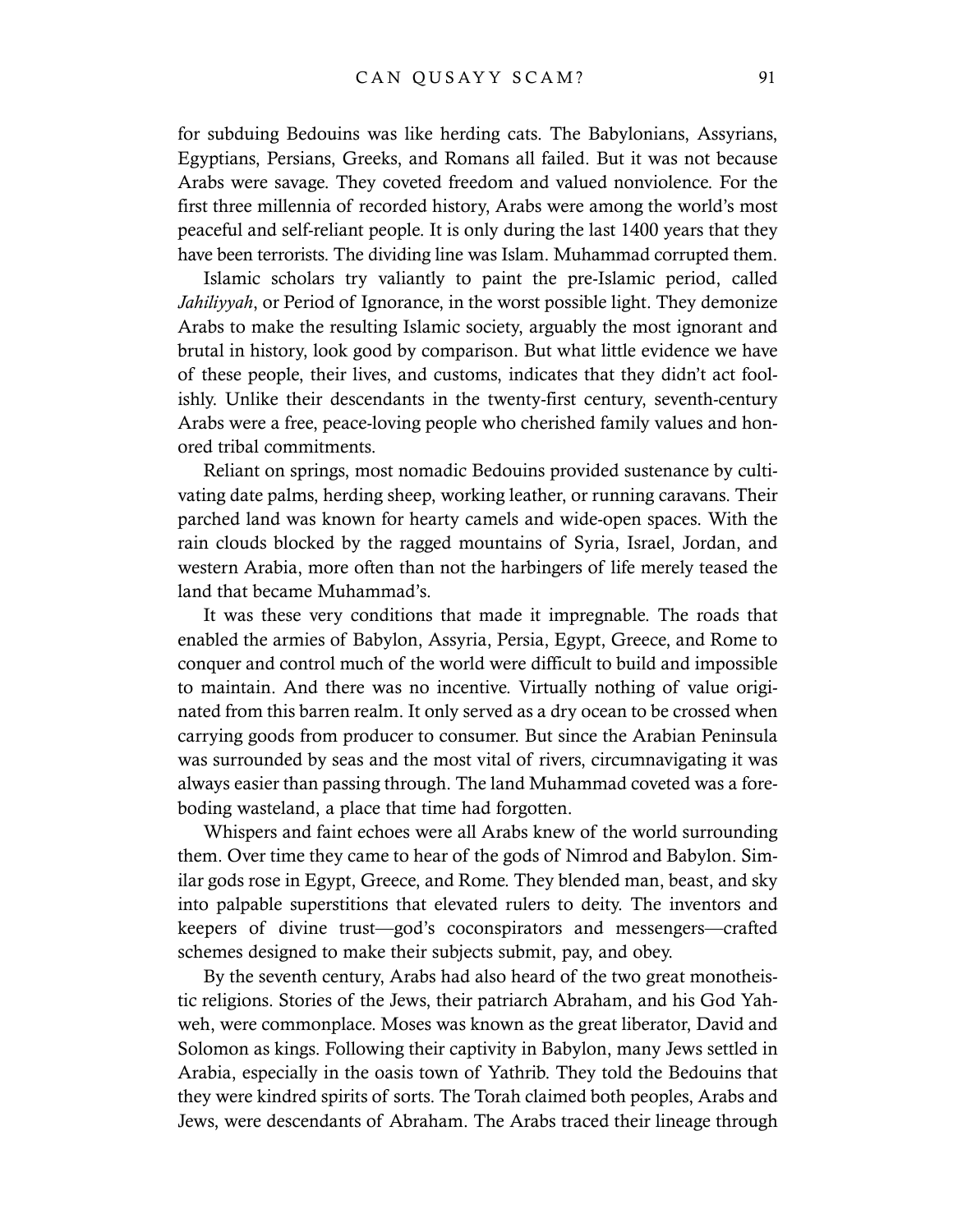Ishmael, embarrassing in that he was the bastard son of a slave girl. The real heir to Yahweh's covenant was Isaac, born to Abraham's wife Sarah. Innocent enough, such notice would loom large.

The nomads of Arabia also knew something of Christianity, which by the sixth century was the most pervasive force, albeit peaceful, in the civilized world. While Christian ideals were winning converts in the literate realms of Egypt, Rome, Greece, and Persia, such was not the case in Arabia. There, Christians were being persecuted with a vengeance—not by Arabs, but by a Jew named Dhu Nuwas, who had risen to power in Yemen. This, too, would have haunting echoes, for the Christian faith was reduced to a faint whisper compared to that of the Jews. Moreover, the "turn the other cheek" message of Christ didn't play well in a society reliant on revenge to maintain order. So the Arabs lived suspended between the monotheism of the west and the swirling superstitions of the east.

Allegiance to tribe and family kept these people grounded. The nomads lived without police, laws, or judges, as there were too few to govern. Clashes between tribes occurred, but were usually settled by one raiding the other's flock—a goat for a goat. It was often a game played for bragging rights. They despised treachery and deceit. In skirmishes, honor was more important than victory. The subjugation of another tribe was never contemplated. Early Arabs were neither passive nor aggressive. Surviving was battle enough.

They practiced a crude form of Hammurabi's Laws 2,500 years after they had been written. Murder was avenged by murder, theft by theft, insult by insult. To facilitate commerce, tribal alliances were formed by politically minded princes. More militant than the local tribal chiefs, they occasionally waged skirmishes in pursuit of plunder and power. Like Islam's prophet, their sphere of influence grew at the point of a sword. Sir John Glubb, a student of Islam and life-long resident of Arabia, explains, "These peculiarities are important to the career of Muhammad. The Prophet became a man of political and military authority, so the Bedouins saw him not so much as the Messenger of Allah, but as a new prince." Entertained lavishly in his company, tribal chiefs were often enticed to align their clans with his movement.

From what we can tell, Arabs were prone to superstition and addicted to poetry—factors that would loom large in the formation of Islam. Poetry conceived by Hanifs became the initial ingredient in Muhammad's religion. The Hanifs were monotheists, believing that they shared the legacy of Abraham. Early on, Muhammad aligned himself with them, calling his religion Hanifism. Later, in a struggle for power, he renamed his crusade "Submission" and waged a war of words, then swords, against those who had inspired him.

It is interesting that all of the positive values extolled by Muhammad's Lord Ar-Rahman in the first forty Qur'anic surahs were a subset of Bedouin values and Hanif beliefs. They promoted the protection of the weak, charity,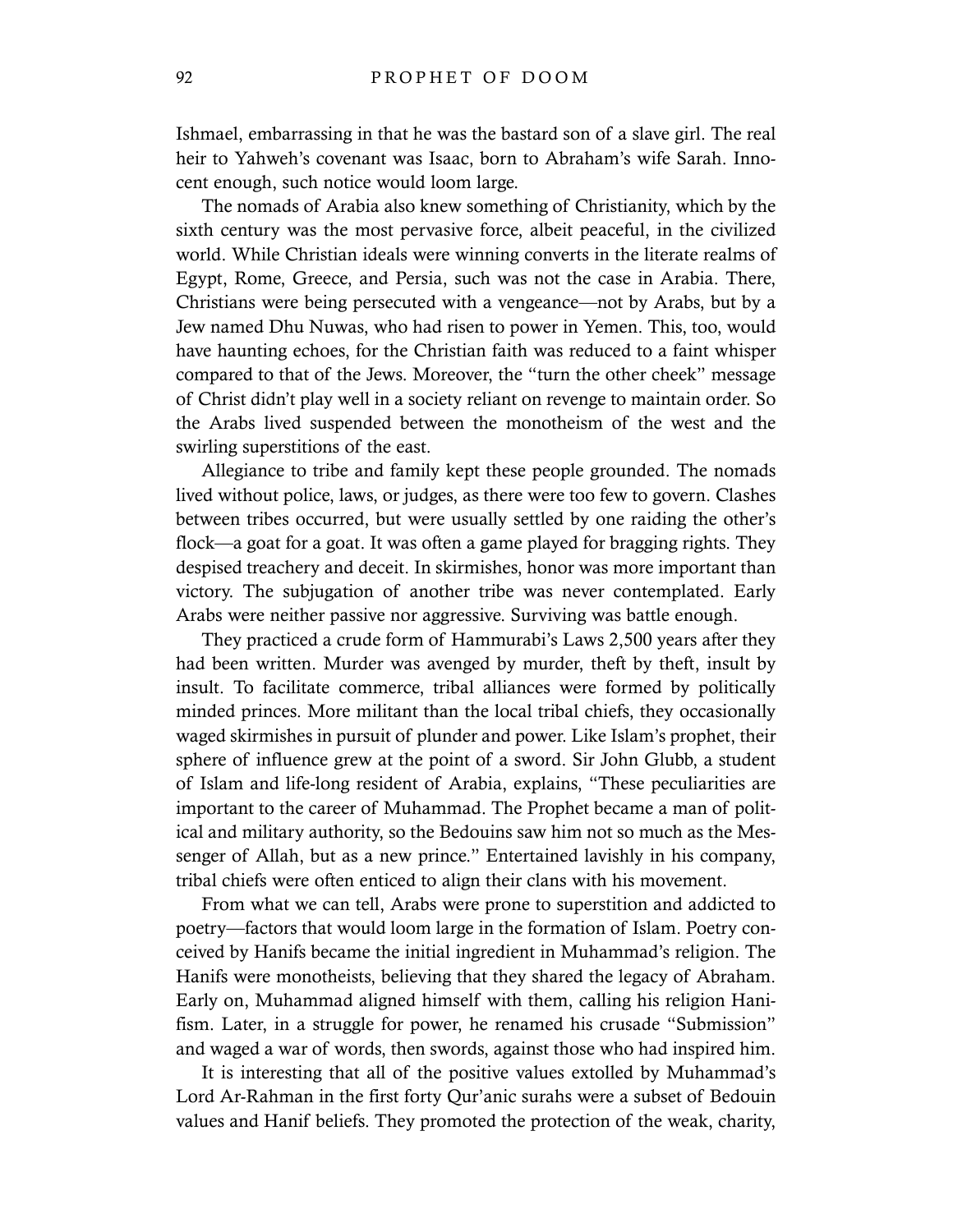and good deeds. Sadly, much of this would be abrogated, as would the nature of Muhammad's god. He became Allah, vengeful, paranoid, deceitful, dreadfully nasty, and violent. Allah became Muhammad's alter ego—indistinguishable and inseparable.

While Arabs were principally pagan, thus polytheistic, there was no religious prejudice or persecution in the land, and monotheism was spreading rapidly. A large concentration of Jews, a remnant of the Babylonian captivity twelve centuries prior, lived unmolested in a town they had helped build, the thriving agricultural community of Yathrib, today's Medina. Their number was thought to be around thirty thousand—a tremendous concentration of people considering the nature of the land they occupied.

Two hundred miles south of Yathrib lay Mecca. It was nestled in a narrow, dry, and stony valley a quarter of a mile wide and a mile and a half long. The mountains on either side were rugged and devoid of vegetation, naked. Unlike Yathrib, Mecca was sterile. There was too little water for agriculture. There were no trees and far too little grass for productive grazing. The village was comprised of mud huts. Neither hewn stones nor bricks, even handformed and sun-dried, were to be found anywhere. In this regard, Mecca lagged behind the developed world by three millennia.

There were no roofs in Mecca, as there was no timber. With no timber, there were no carpenters. Blistering winds and encroaching sands were the lot of rich and poor. No one escaped the elements. Every hut was open to the scorching heat of the day and chill of the desert night. And exposure was not without pain. There are few places as unappealing. If Jerusalem and Israel are the world's heart and aorta, Mecca and Arabia are the dust between her toes. I do not say this to be disparaging, but to provide a point of reference, a necessary contrast, between the places and the claims made about them.

The stateliest "structure" in Mecca was the Ka'aba, a shrine of sorts that Allah, the moon god, shared with idols like Hubal. Their "House" consisted of four walls. It was an open, crude, and roofless cube in the sixth century, having nearly succumbed to gravity and flash floods. Constructed of local rock, totally un-hewn and un-mortared, it was as ignoble as the idols it housed—mostly stones. Hubal was the only graven image. Lord only knows how they distinguished between the gods and the "building."

Glubb tells us, "It is interesting that most Arabian idols do not seem to have been modeled after human beings, as were those of Greece and Rome.... Idolaters in all ages have denied that they worshipped an image made by hands, but have claimed that they prayed to the spirit which dwelt in it. The Arabic language has a word for a stone believed to be the abode of a deity. Many Arabs believed that a blessing could be obtained by kissing or rubbing such a stone." As we shall discover, kissing and fondling Allah's Black Stone was something Muhammad did with reverence and regularity.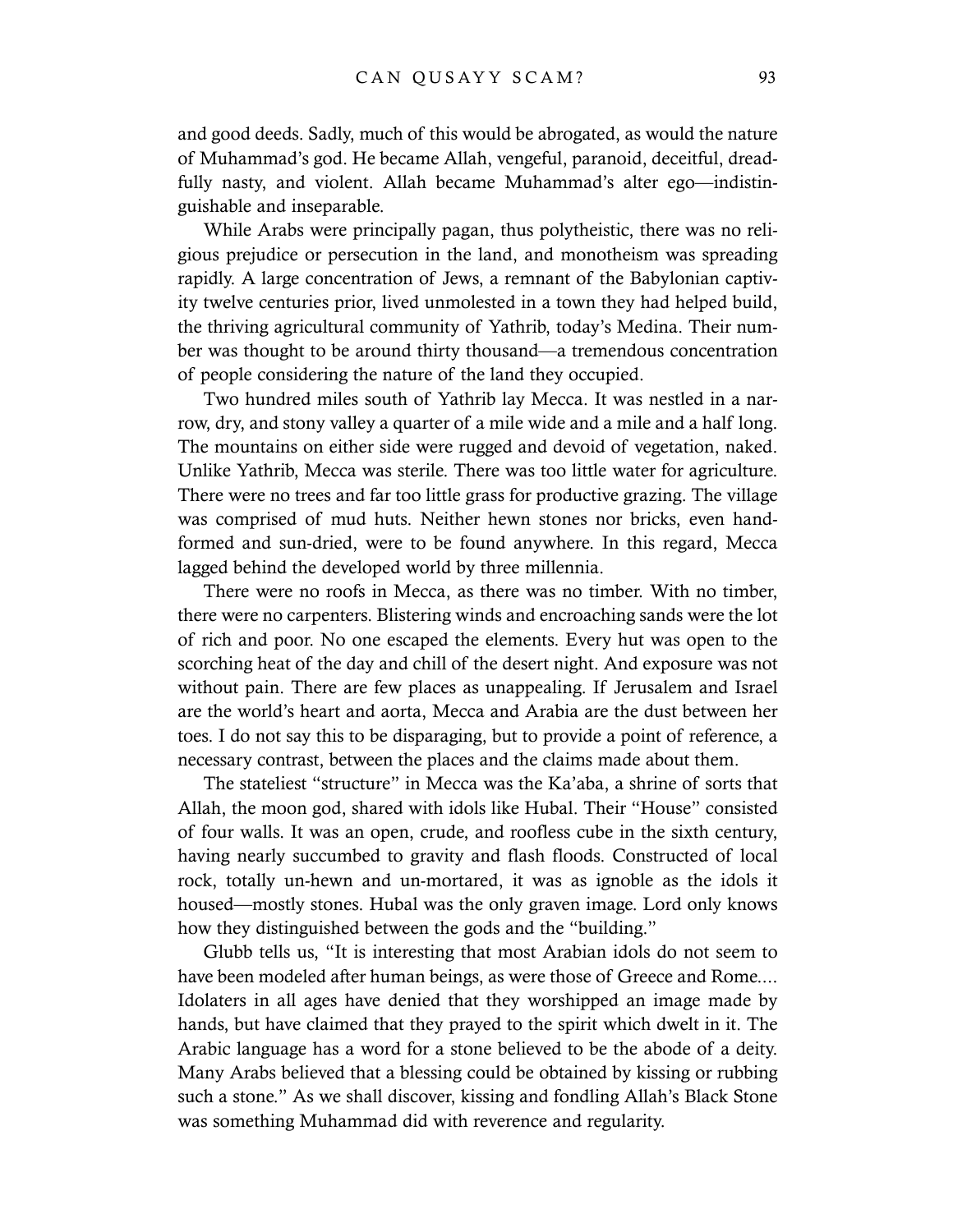Apart from the Ka'aba, Mecca was nothing. Isolated, the little burg of perhaps five thousand inhabitants made nothing, grew nothing. It was a long, hard ride to the civilizations of the Mediterranean. Ships passed to the west, caravans to the east. Mecca was controlled by a conniving lot, a tribe called the Quraysh, the clan of Muhammad. What we know about them is derived exclusively from Islamic Traditions, Muslim oral reports.

The Quraysh history, as best we can piece it together from the Islamic scripture, goes something like this: The Khuza'a tribe from the south ousted the Jurhum clan from a tent encampment called Mecca around 400 A.D. Tabari explains: "The Jurhum acted badly, stealing sacrifices that had been presented to the Ka'aba." They were "oppressive." Ishaq agrees: "The Jurhum were heavyhanded, guilty of taboos, and treated the Ka'aba gifts as their own. A battle ensued and the Khuza'a expelled the Jurhum from Mecca." The Jurhum's legacy was: "the two gazelles of the Ka'aba and the cornerstone which they buried in the well of Zamzam. They retreated to Yemen bitterly grieved at losing control of the Ka'aba."

Why would losing control of a dilapidated rock shrine dedicated to rock gods grieve the dearly departed? The answer has far-reaching implications, implications that would ultimately topple a pair of towers on the other side of the world. The plot, as they say, is about to thicken.

On their own merits, the Ka'aba, Mecca, and Quraysh would be among the least important places and people on earth, for the world is awash in illiterate pagans, mud huts, and rock shrines. But as a result of Qusayy's ingenuity and Muhammad's bravado, they would become the *raison d'etre* of Islam. Mecca, the Ka'aba, and its Black Stone, would ultimately become freedom's most fierce adversaries.

If the Islamic scripture is even partially accurate, Allah and the Ka'aba predated Muhammad by five generations. He didn't invent them. Nor did he conceive the pagan rituals, fairs, holy months, fasts, prostrations, taxes, and pilgrimages that made these things worth owning. In the preceding chapters we studied *how* the Bible was corrupted to give Allah, the Ka'aba, Mecca, and Islam's pagan rites a religious veneer. But *why* is considerably more important, considerably more revealing. To appreciate Islam for what it really is, we must first come to understand Muhammad's motivation for deriving a new monotheistic doctrine from an old assemblage of pagan idols. We must come to know why Islam's prophet incorporated his people's crude rites into his new religion. In that his revelations were less than inspired, there must have been something that inspired him to promote a stone.

Yes, Muhammad and his fellow Meccans worshiped rocks. Lacking craftsmanship, artistry, and tools, they were unable to make the elegant statuary synonymous with other religious idols. The most interesting stones became gods. Most had personal names. The biggest rock, thereby the biggest god of the Ka'aba, was Allah. His oval stone was a dark reddish-brown. But Allah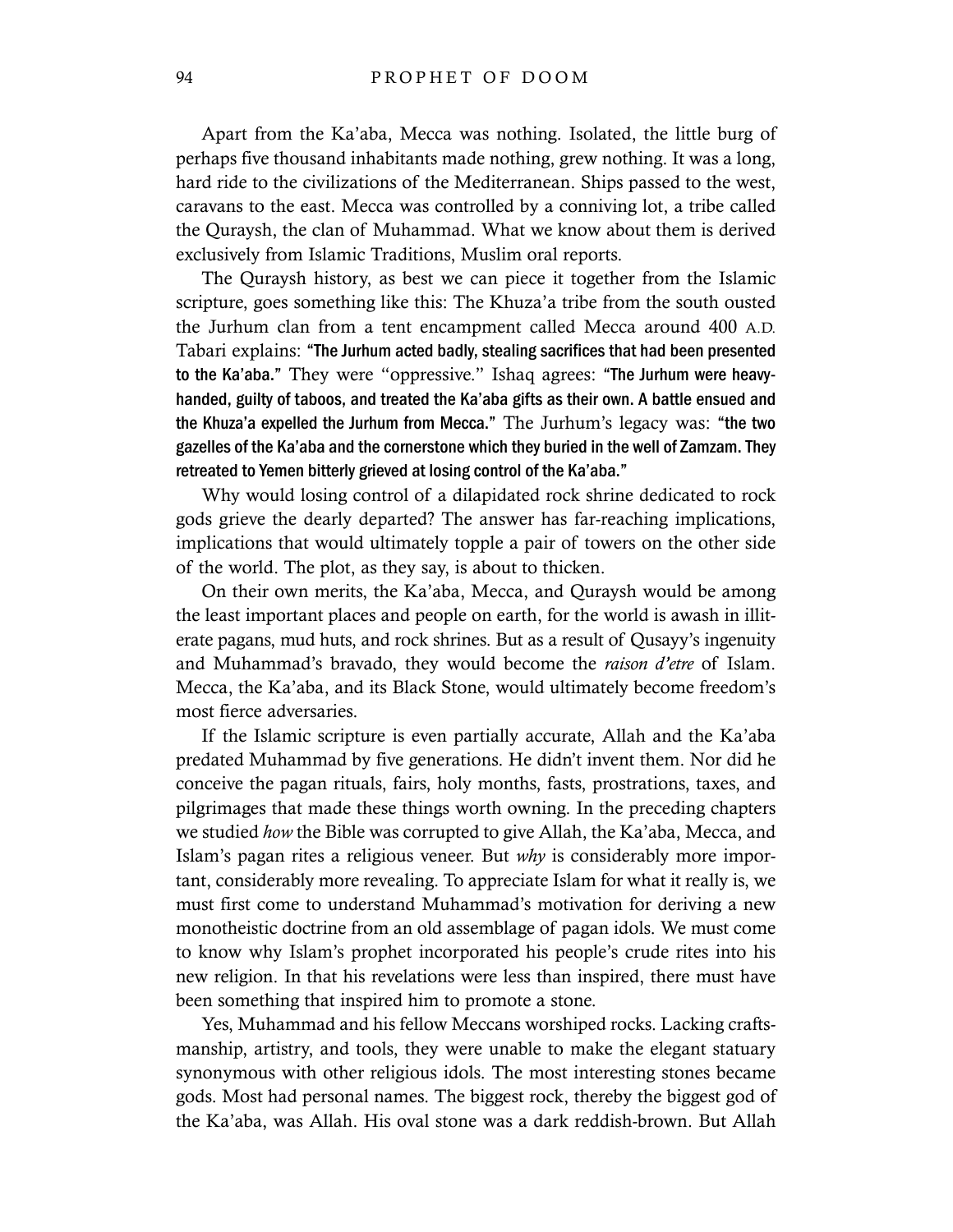was a fractured deity. With time and abuse he had been splintered into seven chips, all banded together. Compared to the devotion his fragments enjoy, the pieces are rather small; combined they are only eleven by fifteen inches. Today, the chips are imbedded in the southeastern corner of the Ka'aba, four feet above the ground. But Allah is no ordinary assemblage of minerals. He, like fellow Islamic god, Ar-Rahman, had a pre-Islamic past. And, as we have seen, Muslims have a variety of entertaining accounts of how they were graced by such an auspicious token of the universe's creator. But before we entertain the justifications for promoting a pair of pagan stones, lets look at Allah and Ar-Rahman through the eyes of a historian.

Stone cults were neither uncommon nor uncivilized. Even the Greeks were wont to worship stones. Apollo was once believed to be a meteorite in Delphi. His sanctuary was thought to be the center of the earth. Robert Charroux, in *Masters of the World*, explained, "Helenius, the son of Priam and a famous Greek soothsayer, could foretell the future by means of a stone that had been given to him by Apollo. To obtain the oracle of the gods, he shook the stone above his head and recited the incantations. The stone then spoke in a strange, faint voice and announced the future." And so it would be; a millennia later Muhammad would heed the summons of another talking stone.

But the Black Stone and its House were hardly unique. There were many such temples, called *tawaghits*, scattered across Arabia. Patrons made sacrifices and left gifts to their stone of choice, prostrated themselves in prayer, and circumambulated the shrines. Most commanded hajj and umrah pilgrimages during holy months. Those seeking the rock's blessing would commonly rub themselves against the stone and kiss it reverently.

The Islamic scripture agrees: *Ishaq:38* "Every house had an idol which they worshiped. They would rub the stone for good luck. When Allah sent Muhammad with the message of monotheism, the Quraysh said: 'Would he make many gods into one god? This is a strange thing." Unfortunately for Islam, many false gods do not one true god make.

*Ishaq:38* "Now along with the Ka'aba, the Arabs had adopted Tawaghits, temples they venerated like the Ka'aba. They, too, had their custodians. They used to circumambulate them." According to the Islamic scriptures, Allah was one of many pagan rock idols, the Ka'aba was one of many pagan rock shrines. Islamic circumambulation was one of many pagan rites. *Ishaq:38* "Al-Lat was in a Tawaghit Temple in Fa'if which was venerated like the Ka'aba." *Ishaq:38* "Luhayy put Al-Uzza in a Nakhla Tawaghit. When they had finished their Ka'aba Hajj they circumambulated Al-Uzza. The Quraysh worshiped her. Manat was worshiped by the Aus and Khazraj in Yathrib." Those who prayed to Al-Uzza and Manat, *Ishaq:39* "shaved their heads and completed all of the rites associated with the Hajj." Yet these men were pagans. How did their rituals become part of Islam and why?

Muslims are compelled to observe the same rituals today. The Black Stone, its House, the prostration, kissing, circumambulation, shaving, the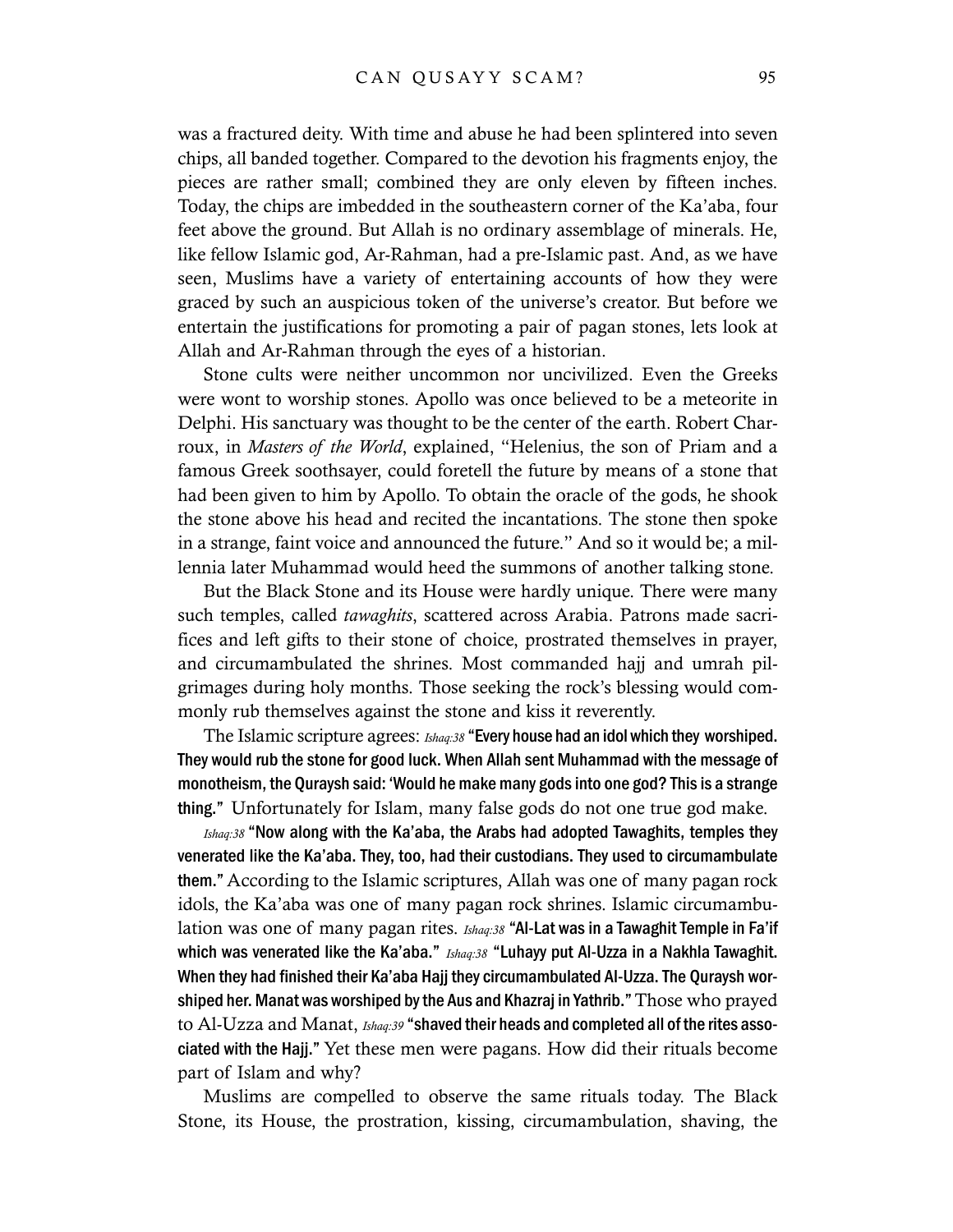hajj, umrah, and holy months somehow migrated from a pagan past to orthodox Islam by way of corrupted Jewish scriptures. The most telling of these tales is the one in which Muhammad and Allah claimed that Abraham smashed lesser idols so that his people might turn to the largest one.

A quartz god was worshiped in Tabhalah, an oasis town seven days journey from Mecca. Sad was the rock deity in the region of Juddah along the Red Sea, west of Mecca. *Ishaq:39* "Many Arabs served an idol named Dhu'l-Khalasa. Himyar had a temple called Ri'am. Ruda was the temple of the Banu Rabi'a. Dhu'l-Ka'abat belonged to the Banu Bakr. Bahira was the filly of the Sa'iba. Hami was their stallion. Wasila was a ewe. Muhammad said, 'Allah has not made Bahira, Wasila, or Hami. And those who do not agree invent lies.'"

We are told that the Azds and Nabateans bowed to "Dhu'l-al-Shara in his shrine in Petra." He was a proud god with a large rectangular stone and elegant temple to match. Like Allah, Dhu'l-al-Shara was a reddish brown rock. Fellow moon gods could be found in Marib, Hureidha, and Tayma. Il Umquh was the Sabean moon god in Marib. In Hureidha, the god was Sin, named after the famous moon god of the Chaldeans in Ur. The last Babylonian king, Nabonidus, built an elaborate *tawaghit* in Tayma to his moon god while in exile. The moon god of Mecca, Allah, lived, if we may be so bold, in the heart of moon god country.

*Bukhari:V6B60N374* "We were in the Prophet's company in the middle of the lunar month. He looked at the moon and said, 'You will see your Lord as you see this moon.'" This reverence to the moon was hardly a flight of fancy. In the 8th chapter of Judges, there's a three thousand-year-old Bible reference: "The Ishmaelites hung crescent moon ornaments from their camel's necks." So today, when you look up and see crescent moons decorating Muslim mosques and flags, you'll know that the Arabian love affair with the moon has survived thirty centuries.

Yet this affair was no more monogamous than Islam. Even in his neighborhood, Allah had competition. The sun god Manaf was worshiped by the Quraysh, as was Hubal, a handsome idol carved into the shape of a man.

Allah's daughters, Al-Uzza, Al-Lat, and Manat, being chips off the old block, were stones. Manat was symbolized by a darkened moon, eerily reminiscent of Islam today. She was the goddess of fate and commanded her subjects to shave their heads when approaching her. Being a good pagan, when Muhammad fulfilled his umrah pilgrimage in Mecca, he shaved his head in Manat's presence. This pagan practice was invested with godly overtones when Muhammad insisted that Abraham had done likewise. Later, Muhammad honored the pagan goddess Manat by incorporating predestination into Islam and by using her insignia as the logo of his "new" religion.

Not to be outdone, Al-Lat had her own shrine in Ta'if, near Mecca. A cubic rock, she lived on barley porridge. While her diet was humble, her veneration was not. Her temple lies under the left minaret of the early Islamic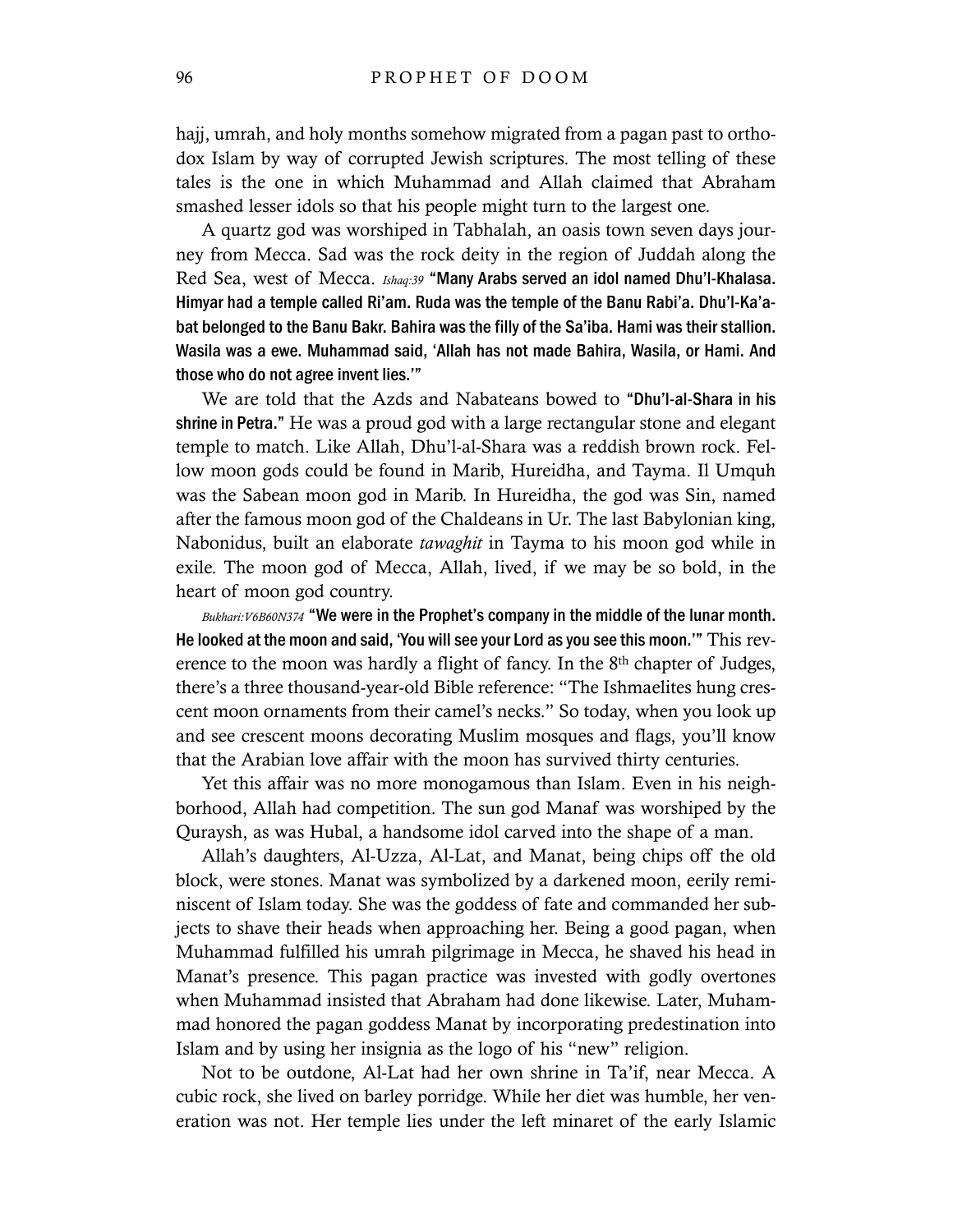mosque of Ta'if. Al-Lat's sister, the goddess Al-Uzza, was considerably younger and lived in the Hurad valley. A Quraysh favorite, she received the most lavish gifts and sacrifices. Muhammad saw her as a nude black woman.

Interestingly enough, Islam itself was nearly sacrificed at the altar of Allah's three little girls. In a weaker moment the prophet said that the goddesses Al-Lat, Al-Uzza, and Manat were conduits to Allah, intermediaries. But then when the monotheistic wing of his religion objected to four pagan gods being three too many, the prophet confessed that he had been inspired by Satan. Islam as a religion died that day in Mecca, only to be reborn as a political doctrine in Yathrib the following year. But we're getting ahead of our story.

## @ = A 0

Although Muhammad is credited with bringing monotheism to Arabs, the Qur'an venerates three distinctly different gods. In the first Meccan period, the god was nameless. He was referenced solely by the title "Lord." This deity was modeled after Zayd's god, which is not surprising since the Meccan Hanif's poems formed the basis Muhammad's early surahs. The Hanifs derived the title "Lord" and their faith from the Jews—a people who called their God "Lord" for fear of saying his name. If they used Yahweh's name incorrectly, they were accused of blasphemy, and risked being stoned. While their scriptures contained 7,000 repetitions of His name, Rabbis always read and said "Lord" in its place. Being illiterate, the Meccans wouldn't have known the difference.

But a title was insufficient. The creator of the universe needed a name. All gods had names. So in the second Meccan period, Muhammad called his Lord "Ar-Rahman." Inscriptions from the fifth century reveal that Ar-Rahman was worshiped in Yemen by another group of Hanifs. We know about them because Dhu Nuwas, the Jewish Yemeni king, may have been one. His exploits were chronicled in Greek, Syriac, and Aramaic. When he attacked the Abyssinian Christians in Southern Arabia in the early sixth century, he swore by Ar-Rahman, "The Merciful," and Ar-Rahim, "The Benevolent." An invocation including these god's names now precedes all but the 9<sup>th</sup> surah.

Muhammad transitioned from Lord to Ar-Rahman in surahs 56, 68, 78, 89, and the last half of surah 93. While none of these mention Allah, Ar-Rahman and Lord are used interchangeably, often side-by-side.

The names Ar-Rahman and Ar-Rahim are used fifty-one times in the Meccan period and twice in the first Medina surah. Then they disappear, replaced by Allah, never to be mentioned again. This is important because surrounded by a veritable sea of pagan idols, all Muhammad did was whittle down the number. An interesting insight in this regard can be found in Surah 21:36: "When the unbelievers see you they make fun of you, mocking you, ridiculing you. They say,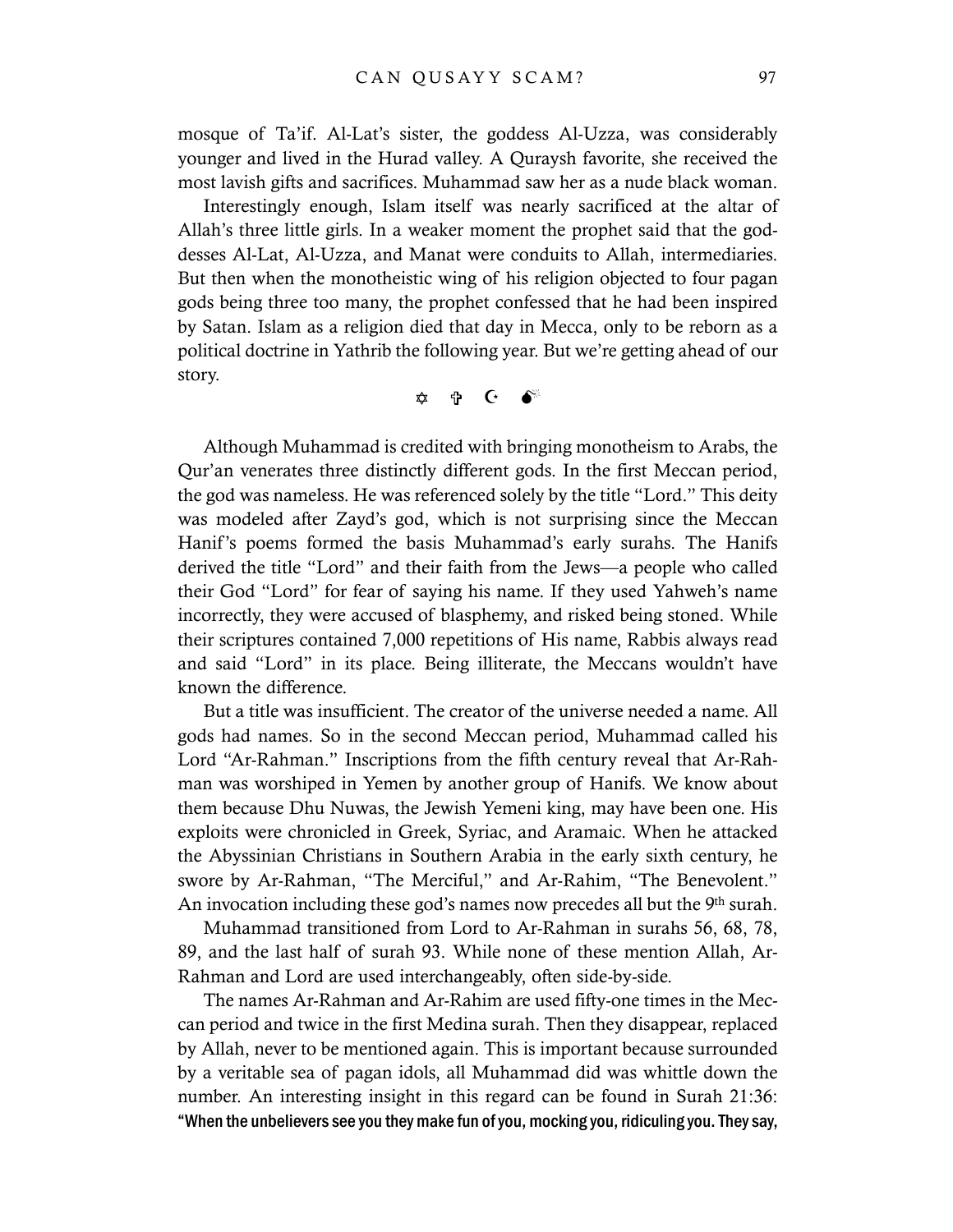'Is this the one who mentions your gods?' They would deny all mention of Ar-Rahman!" This is a problem on a number of levels. The Qur'an is saying that Muhammad is being teased because he "mentions the Meccan gods." Why? Allah was a Meccan god. And if Islam began monotheistic, why was "gods" plural? Moreover, by having the Meccans "deny all mention of Ar-Rahman," two things became apparent: Muhammad's god was Ar-Rahman and the Meccans' was not.

It is interesting that while the Islamic god doesn't seem to know his name or if he is one (I, Me, and My in verse 37) or many (We and Us in verse 35), he is the same old guy, showing signs that men don't heed and making threats. *021.037* "Man is made of haste. I [Ar-Rahman] shall show you My Signs; then you will not ask Me to hasten the punishment! If only the unbelievers could apprehend the moment when they would not be able to ward off the fire from their faces and their backs.'"

The "What's My Name" game continued with this Qur'an passage: *021.041* "Many apostles have been scoffed before you, but they were caught by what they ridiculed. Say (Muhammad): 'Who guards you from Ar-Rahman?' But at the mention of their Lord they turn away. Or do they have lords of their own besides Us who can defend them?'" They turned away because the Meccans knew Allah, not Ar-Rahman.

Surah 25 speaks to the confusion over who the Islamic deity really was. The 59th verse ends with these words: "He is the Benevolent." Left untranslated, that says: "He is Ar-Rahim." Verse 60 begins with this: "When you say to them: 'Bow before Ar-Rahman,' they say: 'What is Ar-Rahman?' Should we adore whomever you ask us to? And their aversion increases further." Muhammad was asking the Meccans to prostrate themselves to a god *named* Ar-Rahman. They, however, rebelled, asking, "What is Ar-Rahman?" They knew Allah, the top dog of the Ka'aba, but not everyone knew the other fellow as he wasn't a local rock idol.

This debate over god's name was hardly academic. Since several gods are named, Islam can't be monotheistic. And since none of the names are Yahweh, they aren't the God of the Bible. Therefore, the Biblical prophets and patriarchs should not have been used to justify Islamic rites and rituals.

Verse 25:63 reconfirms that the first Muslims were: "Slaves of Ar-Rahman who walked in submission [Islam]." (The end of this verse is foreboding. It says, "When Muslims are addressed by the ignorant they should reply, 'Peace.'" They get away with telling us they're "peaceful" because we are "ignorant" of Islam.)

Qur'an 13:30 says: "We revealed it to you, but they do not believe in Ar-Rahman. Tell them: 'He is my Lord. There is no other god but He. In Him have I placed my trust.'" There isn't any wiggle room here. Ar-Rahman is not only synonymous with Muhammad's Lord, Ar-Rahman is his god's name. Allah was a nobody.

But it wouldn't remain that way. The reconciliation between the Islamic gods Ar-Rahman and Allah occurred at the end of the 17<sup>th</sup> surah. It was a concession on Muhammad's part. So that we don't take the great event out of context, let's sneak up on it. The surah attempts to explain why the Qur'an was being doled out in increments: *017:106* "We have divided the Qur'an into parts that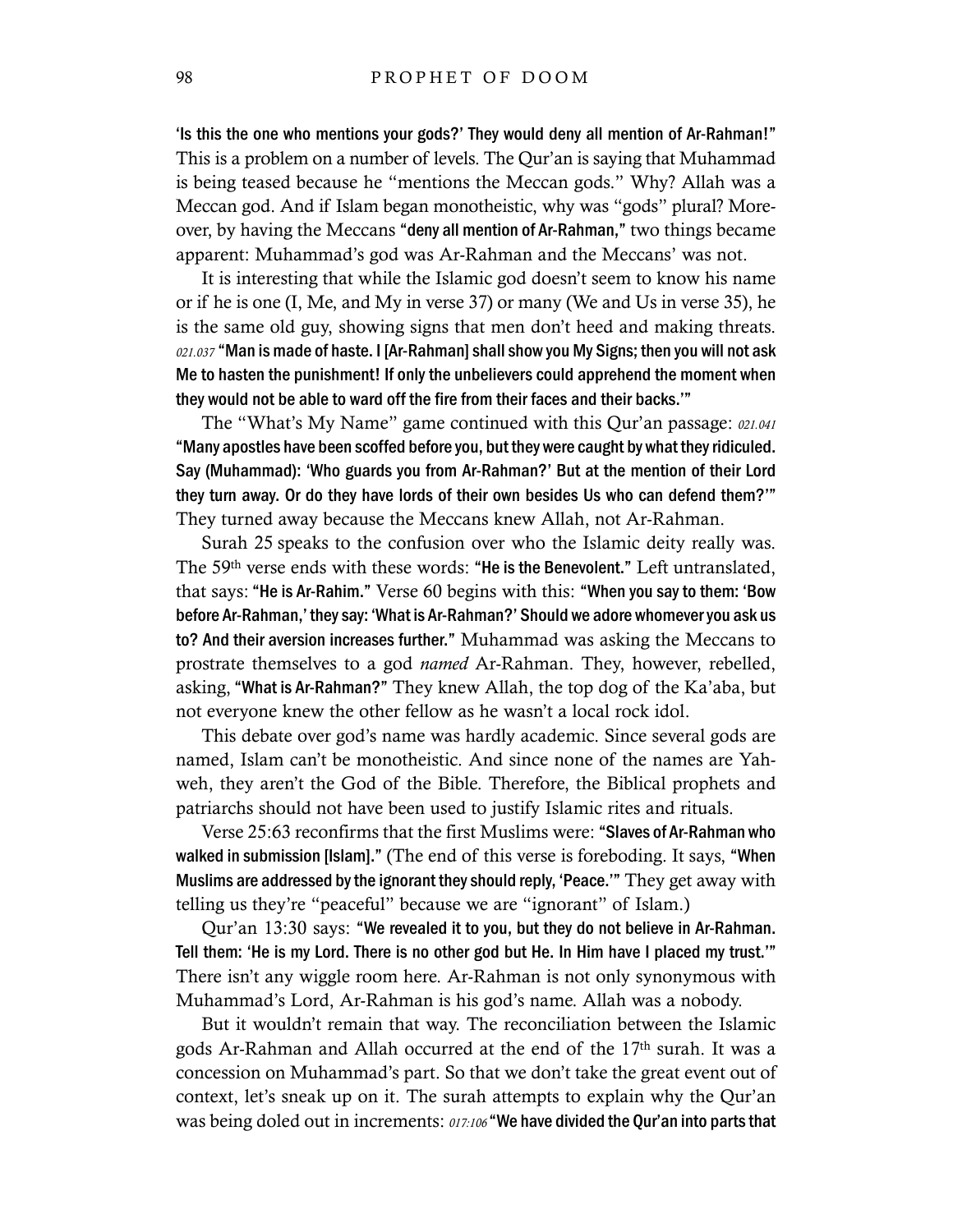you may recite it to men slowly, with deliberation. That is why We sent it down by degrees." Actually, specific verses were "revealed" in direct response to issues in Muhammad's life. When he wanted to steal, booty was approved. When he wanted to kill, his god approved killing. When he craved incest, his lust was conveniently satisfied. When he wanted more wives than Islam allowed, the Qur'an provided a special dispensation. And when he wanted to cleanse the world of Jews, his god was accommodating.

*017.107* "Say: 'Believe in it or do not believe: Those who were given knowledge before it bow in adoration when it is read out to them.' And [they] say: 'Glory be to our Lord. The promise of our Lord has indeed been fulfilled. And weeping they kneel down and this increases their submission.'" Not that it's out of character, but the beginning of this verse is a lie. Those who were given the knowledge before the Qur'an refers to the Torah and Gospels and thus to Christians and Jews. They never "bowed in adoration" when the Qur'an was "read out to them." It couldn't have been read since it hadn't been written, and they laughed themselves silly when they heard it, as we do today.

*017.110* "Say: 'Call Him Allah or call Him Ar-Rahman; whatever the name you call Him, all His names are beautiful." "The name." "His names." Thank you Allah or Ar-Rahman, or whatever your name might be, for confirming the obvious. Neither Allah nor Ar-Rahman are *words* that mean "god;" they are *names* of gods. The Arabic *word* for "God" is *"Ilah"* and it's used throughout the Qur'an.

We can only assume Muhammad learned about the Hanifs and their god, Ar-Rahman, while he was a caravan merchant frequenting Yemen. Maslamah and Zayd, both contemporaries of Muhammad, proclaimed the Hanif doctrine. Maslamah could have been Muhammad's twin. He taught a strict moral code that prohibited drinking and fornication. He required fasting and formal ritualistic prayers three times a day. Maslamah believed in the Day of Resurrection and encouraged a hajj. He preached in the same rhymed prose of Muhammad's Qur'an and even called himself the "Messenger of God," saying his revelations came from Ar-Rahman. And whatever Maslamah missed, Zayd covered. His poetic lines made their way into the Qur'an verbatim.

While Muslims disparaged Maslamah, calling him the "arch liar" and "false prophet" his style and substance was indistinguishable from Muhammad's. The foremost American Islamic academician, F.E. Peters, said, "It is difficult to imagine that Maslamah 'borrowed' Ar-Rahman from Muhammad… It is easier to assume that Ar-Rahman had a genuine and long-standing cult in Yemen, a cult to which Muhammad may have been drawn."

A war was ultimately waged over who was the better prophet. During the War of Compulsion, the battle of Aqrabah was fought between Muslims and Maslamah's forces. Ar-Rahman's troops won the first encounter but in the second attack Muslims divided their army to see who could die the most valiantly. Seven hundred of Muhammad's companions died that day, as did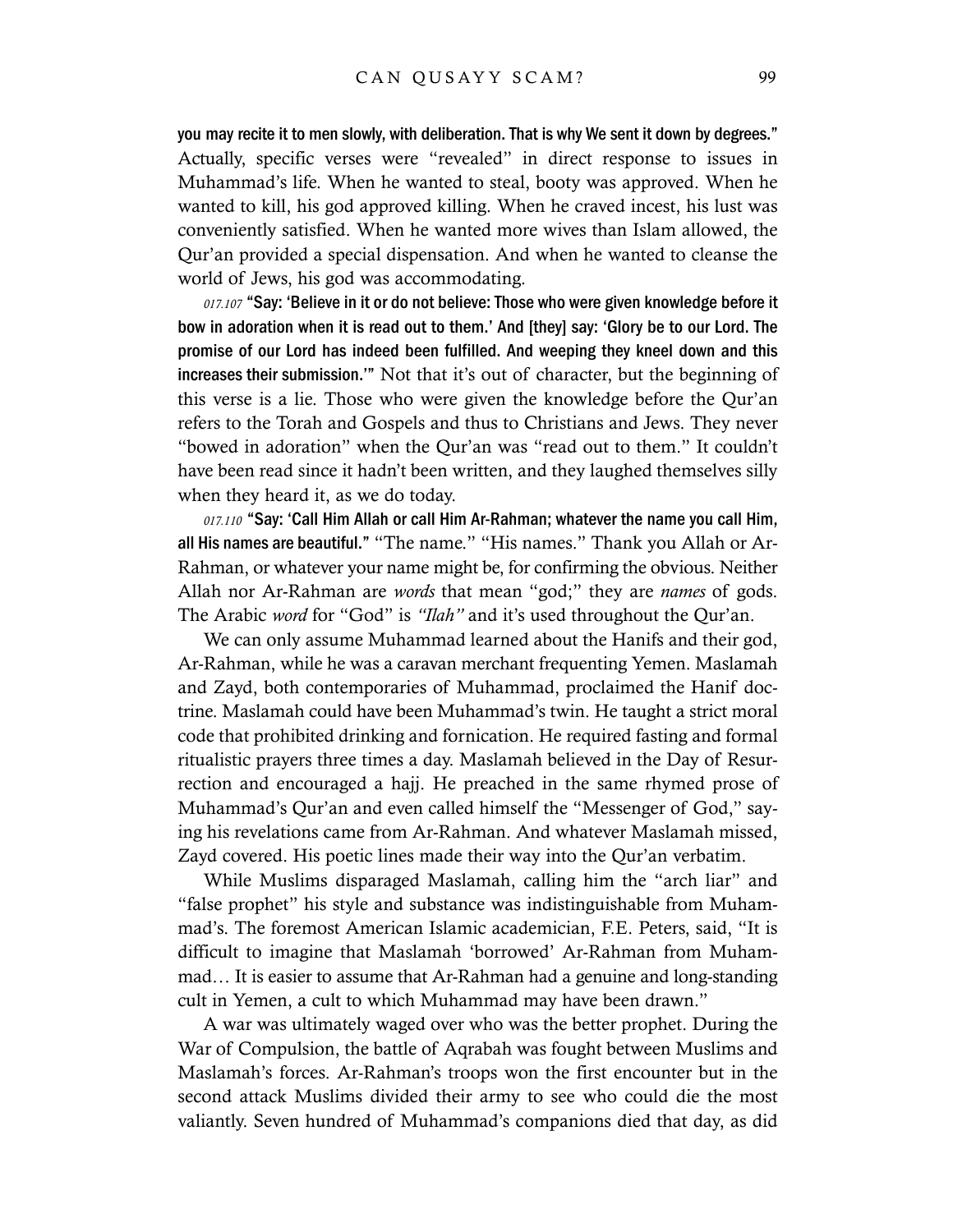much of the Qur'an. The surahs were stored only in the memories of warriors. The most faithful were now dead and dying in a grove of old trees that became known as the "Garden of Death." While the Qur'an suffered a serious blow, Allah's army carried the day, slaughtering 7,000 Arabs. With their deaths, all opposition to Islam was suppressed in Arabia. Ar-Rahman was forgotten. And so it would be, forevermore.

@ = A 0

Returning to Mecca during the late fifth century, we discover that the Khuza'a tribe had ousted the Jurhum clan. As a result, Luhayy came to establish the rites and privileges of the Ka'aba. But he became ill, we are told by Muslim scholar Ibn al-Kalbi, in his *Book of Idols*. "Luhayy went to a hot spring in Syria to be cured. During his stay he noticed that the locals worshipped idols. 'What are these things?' he asked. To which they replied, 'We pray to them for rain and for victory over enemies.' Luhayy asked the Syrians for some of their stones. They agreed and he took them back to Mecca where he erected them around the Ka'aba."

Luhayy's fellow tribesmen played along. Everyone got into the mode of worshiping stones, enshrining them, prostrating themselves in prayer, and circumambulating them. Ibn al-Kalbi tells us, "The Arabs were accustomed to offering sacrifices before these idols and stones. Nevertheless they were aware of the excellence and superiority of the Ka'aba to which they went on pilgrimage."

Muhammad, however, did not speak so kindly of Luhayy, the first Arab associated with the Ka'aba. He said: *Ishaq:35* "I saw Luhayy dragging his intestines in Hell. I asked him about those who lived between his time and my time and he said that they had all perished." Muhammad went on to say, "This led the Meccans to worship stones. Thus generations passed and they forgot their primitive faith and adopted another religion, replacing that of Abraham and Ishmael. They prayed to idols and adopted the same errors as the peoples before them. Yet they held fast to the Ka'aba and circumambulated it, the greater and lesser pilgrimage, the standing place, and the cry: 'At Your service, O Allah, at Your service."

We have arrived at the crux of the matter. Muslims reading these words will recognize that the rituals just depicted form the very heart of Islam. Yet Muhammad, Islam's founder, conceived none of these religious rites. Every Islamic doctrine and ritual existed before the Qur'an, Muhammad, or even the first Muslim graced our world. As Ishaq has correctly explained, Islam was practiced in all of its glory before the Islamic prophet was born. And while that's a problem, it gets worse in context. The practitioners were all pagans and the rites were all directly related to a religious scam—a money making scheme. That's why, according to Muhammad, they were all damned to drag their intestines through hell.

Over these next pages you are going to discover how Muhammad's great,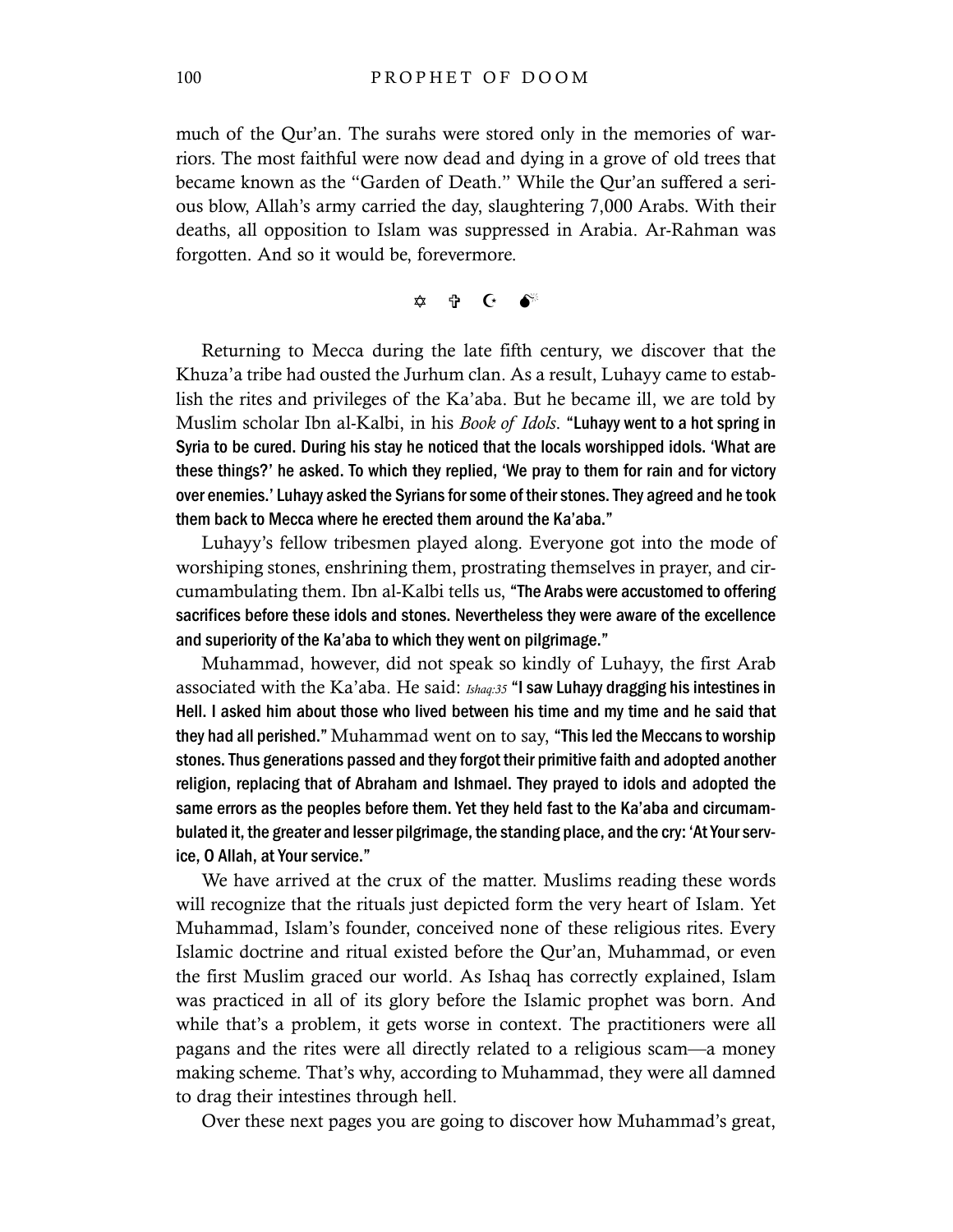great, great, grandfather Qusayy, capitalized on the work Luhayy had done when he carried "idols and stones" back to the Meccan shrine. Qusayy, a pagan, an opportunist, and a very creative, albeit twisted fellow, invented every important Islamic ritual and doctrine to gain power and money. Qusayy invented the religious scam Muhammad dusted off and called Islam.

How do I know this? Simple. All we know about Qusayy and the early Meccans comes from the Hadith and that's what it says. So that begs another question: why would Islam tell us something so damaging to Islam? I believe they had to. The Qur'an and Hadith make it clear that every Islamic rite was already being practiced by the pagans of Muhammad's day so they were compelled to provide a reason. The Qur'an makes no effort to explain the nature of prostration or the hajj so the Hadith had to. Moreover, for Muhammad to be a Biblical prophet he had to be connected to Abraham. How is that possible if Muslims don't first connect him to the most important Meccan? And finally, the whole story of Islam is about Muhammad coveting the Ka'aba Inc. Unless we know who founded it and nurtured the scheme during its entrepreneurial phase, we'll never understand who is doing what to whom, or why. But as with all things Islam, it's a two-edged sword. One side cuts through the fog of ignorance; the other kills the ignorant.

*Ishaq:38* "The Quraysh had a well in the Ka'aba and an idol called Hubal. They adopted Asaf and Na'ila by Zamzam, sacrificing beside them. They were a man and woman of the Jurhum tribe—Asaf ibn Baghy and Na'ila bint Dik—who were guilty of sexual relations in the Ka'aba and so Allah transformed them into two stones. Aisha said, 'We always heard that Asaf and Na'ila copulated in the Ka'aba so Allah transformed them into stones.'"

Ishaq says that Luhayy's Khuzas eventually permitted Kinana's Quraysh to return to the Ka'aba. The Quraysh, Muslims would have us believe, are direct descendants of Abraham through Ishmael. F.E. Peters in his book, *Muhammad and the Origins of Islam,* explains, "The tribal eponym 'Kinana' stands for fifteen generations after Ishmael, in the line of direct descent, and Qusayy, the chief actor in what follows, is eight generations after Kinana. Thus, according to Islamic reckoning, Ishmael's descendants returned to their father's town some seven centuries after he and Abraham built the Ka'aba in Mecca. In the meantime the Ishmaelites, now called the Quraysh, had generally lived dispersed in scattered settlements throughout the neighborhood."

Peters is brilliant, and his research is impeccable, but this is nonsense. It's not his fault, mind you, but the Muslim sources themselves. They had no idea who the Quraysh were or from whence they had come. But in a desperate grope for legitimacy, they were ever prone to make-believe. Abraham lived around 2000 B.C. Seven centuries would place us in the fourteenth century B.C., not fifth century A.D. The Ishmaelites are traced to the Sinai, not Arabia, but that is the least of their problems. Islam's justification for promoting Allah and his Ka'aba is all derived from having had it built by Abraham, the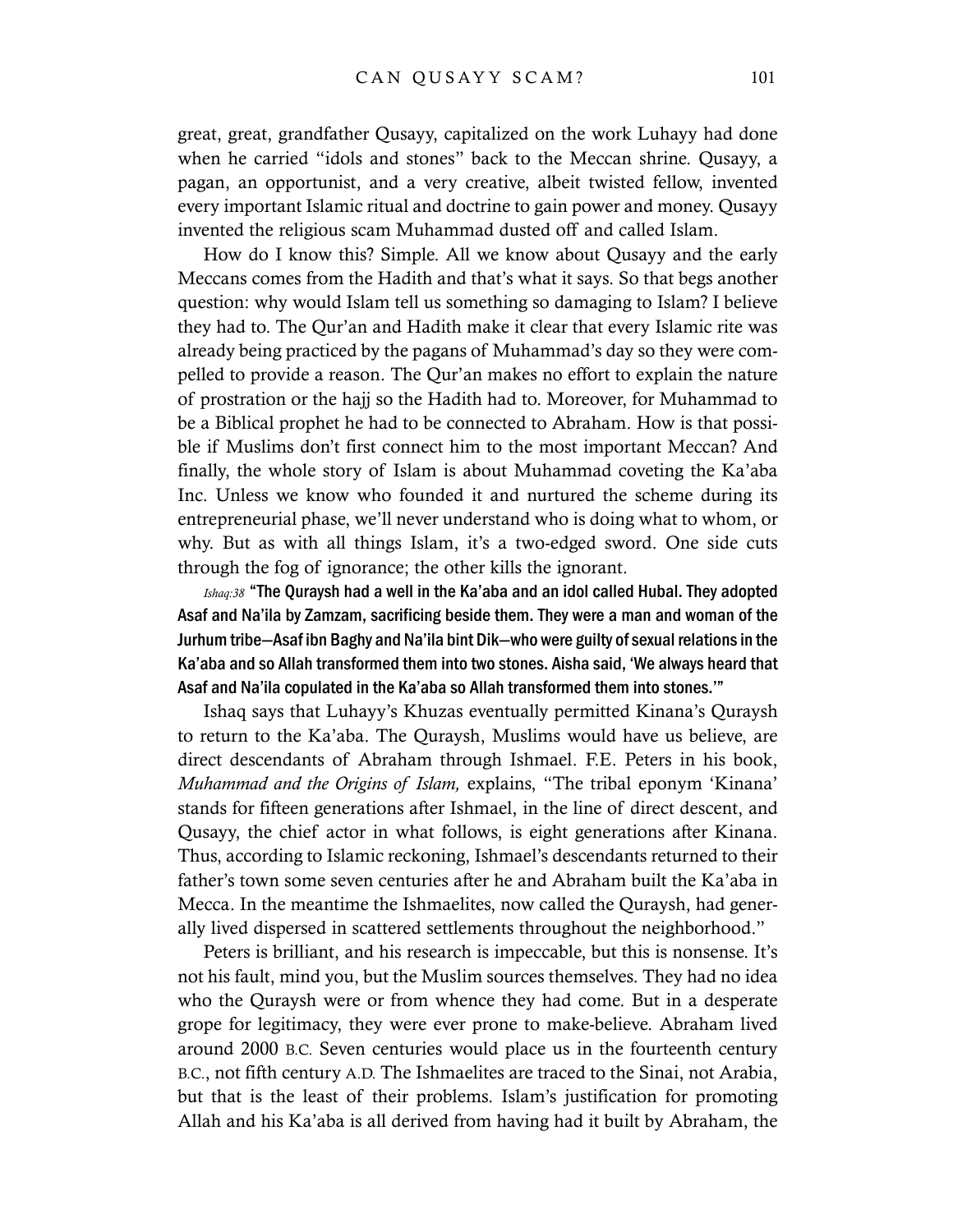great Jewish patriarch, and then having Muhammad being a direct descendant of his son Ishmael. Neither are true. For according to Islam's own Traditions, the Ka'aba was first ennobled by some stones Luhayy hauled from a Syrian hot spring. The lure of a miracle cure begat a religion.

Ibn Ishaq's Sira opens with a section entitled: "Muhammad's Pure Descent from Adam." *Ishaq:3* "This is the book of the Biography of the Apostle of Allah. Muhammad was the son of Abdallah, bin Abdul Muttalib, bin Hashim, bin Abd Manaf, bin Qusayy," and so on a total of thirteen generations to Kinana. Ishaq lists another fifteen generations back to Abraham and Ishmael. The accounting from Abraham to Noah and ultimately to Adam came directly out of Genesis and is of little value in that we are all descendants of Adam and Noah. However, I'd like to apply some simple math to the more recent genealogy to show that the first Muslims were clueless. Qusayy (the founder of the scam that became Islam) preceded Muhammad by approximately eighty years. And Luhayy (the founder of the Ka'aba) preceded Qusayy by the same length of time. Similarly, Kinana could not have been more than one hundred years removed from Luhayy which puts us in the early part of the fourth century A.D. To make Muhammad's genealogy "pure," fifteen generations would have to span over 2300 years. Put another way, the Jews who maintained precise *written* records in their Temple in anticipation of the Messiah, listed forty-one generations from Abraham to Christ. Another fifteen would be required to arrive at Kinana's time for a total of fifty-six—nearly four times the Islamic number.

While this may seem trivial in comparison to sun setting in a muddy spring surrounded by extraterrestrials, it's not. Islam is completely dependent upon establishing a link between Abraham and the pagan rites practiced around the Ka'aba. If their chronologies are errant by a factor of four hundred percent, it does not bode well for the rest of their theory.

The earliest Islamic record of Mecca with even a modicum of veracity pertains to the Jurhum. They were alleged to have camped periodically in the valley that later became Mecca. Tabari, the earliest Muslim historian, would have us believe that the Jurhum practiced pagan rites identical to current Islamic rituals in the fifth and sixth centuries A.D.

In that this is the first "historical" indication of Mecca, its people, and shrine, the Muslims are out on a 2500 year old limb. Ishmael was born around 2000 B.C. And there is no tangible evidence to connect the dots between the Biblical character and Mecca, much less with Muhammad, Allah, and the Ka'aba. Twenty-five centuries of historical silence is a *very* long time—especially for an illiterate people.

It was in this muddle of ignorance that Qusayy was about to found a family business and establish himself as Muhammad's mentor. Islam's unofficial patriarch was born at the end of the fifth century A.D.: *Tabari VI:20* "Qusayy asked his mother which tribe he came from. She answered, 'You are the son of Kilab ibn Murra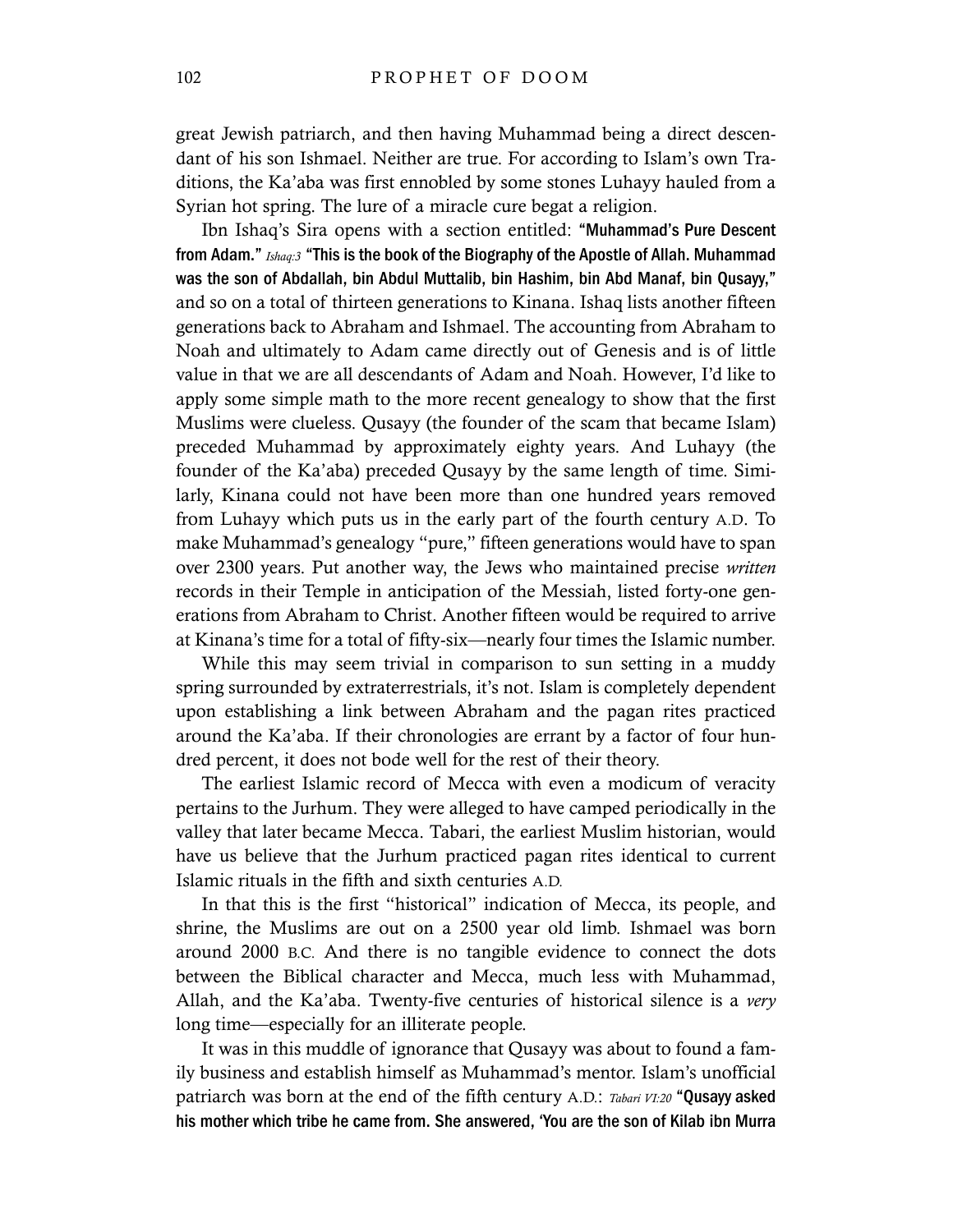ibn Ka'b ibn Luhayy ibn Ghalib ibn Fihr ibn Malik ibn al-Nadr ibn Kinana al-Qurashi.'" To which he said, 'Good grief. I think I'll change my name.' Just kidding. Actually, Tabari reports: "Your tribe lives in Mecca by the Ka'aba. …This revelation awoke in Qusayy a strong desire to return to Mecca and join his people, the Quraysh." Mecca was hardly a prize, though. There were no permanent homes, only tents. Flash floods were a menace and the summer heat was unbearable, as there was no shade. People passed through, but no one lived in Mecca.

Mom told her son: "'Wait for a sacred month and go with the pilgrimage.' Qusayy waited until the sacred month arrived and the pilgrims set out. When he reached Mecca and had completed the pilgrimage, he remained there." One of the five pillars of Islam is to complete the hajj pilgrimage to Mecca in the sacred month. This Hadith proves that the rite was idolatrous five generations before Muhammad said it was Islamic. Even Muhammad's names for the pilgrimages, "hajj and umrah," were borrowed from his pagan past.

The pagan Qusayy, arriving at the tent village, established the model Muhammad would ultimately require Muslims to follow. But that's not all he did to inspire Islam's future prophet. Tabari quotes: *Ishaq:48* "At the time Hulayl was in charge of the Ka'aba and ruled in Mecca. Qusayy asked him for the hand of his daughter Hubba in marriage." She was the wealthiest and best-connected woman in town. Five generations later, Muhammad, abandoned and penniless, would marry Khadija —the wealthiest woman in Mecca. Family tradition.

Settling in, the newlyweds made four babies, two of which were named after the local rock gods, underscoring the fraudulent nature of Muhammad's religious invention. "Hubba bore him Abd al-Dar, Abd Manaf, Abd al-Uzza and Abd. His progeny increased, his wealth multiplied and he became greatly honored." Qusayy showed he was a heathen idolater when he named his kids after rock idols. Yet he performed a pilgrimage to Mecca in a holy month. He moved in with the king, the custodian of the Ka'aba, and married his daughter. They named their first kid Slave-to-the-House—the most important thing in their lives, their source of wealth and power. Then they honored their gods by naming their next two children after them. And while it's interesting that Allah didn't even get an honorable mention, that's not the biggest problem. These passages confirm that the Ka'aba was a pagan shrine and that at best, Allah was just one of many gods. The veneration of the "House" of idols shows that it was unconnected to any monotheistic religion—Islam included.

A Hadith gives us a glimpse of what was to come: *Ishaq:49* "Qusayy thought he had a better right to the Ka'aba and to rule over Mecca than the Khuza'a since the Quraysh were the most noble and pure descendants of Ishmael." The motivation for Islam can be condensed into a similar sentence. Muhammad thought he had a better right to the Ka'aba and to rule over Mecca than his family. If you keep this in mind, everything associated with Islam's formation will make sense.

The sages who crafted this Tradition in Baghdad a dozen generations after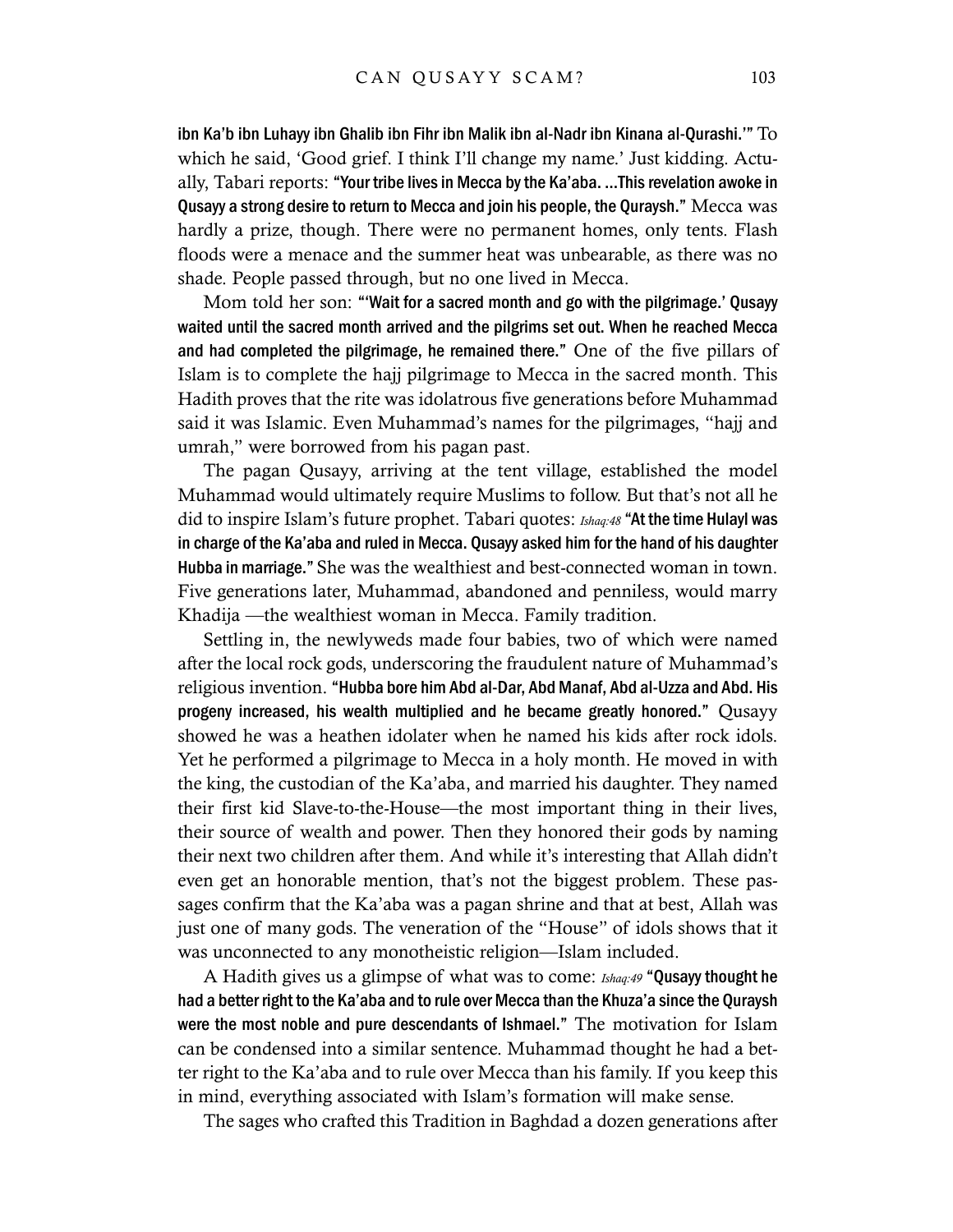Qusayy's death must have thought their audience would remain as ignorant as their religious teachings were preposterous. First, in an illiterate society, how would Qusayy know that he was a more direct descendant of Ishmael than any other Arab? Ishmael had been sandals up for 2500 years. Without copious and exacting written records, genealogies are impossible to establish after a handful of generations. Arabic as a written language had yet to be invented, and there were nearly sixty generations separating these men. Second, how could they purport to know what Qusayy thought? There were no written accounts to connect him and his thoughts to the day these Hadith were written —four centuries later. Since this scenario is impossible, the only reason Muslim scholars felt compelled to legitimize Qusayy's "right to the Ka'aba and rule over Mecca," was to justify his great, great, great grandson's claim.

*Tabari VI:20* "He called upon his fellow tribesmen, the Quraysh, to expel the Khuza'a and seize Mecca for themselves. They accepted his proposal and swore an oath of allegiance to him." While I'm stunned the world hasn't exposed the scam that became Islam, I am grateful that the Islamic scripture makes it so easy. Muhammad would do precisely the same thing. He called upon his raiders to conquer the Quraysh and seized control of the town. They accepted his proposal and swore oaths of allegiance to *him*. While we will cover these pledges later, suffice it to say for now, like Qusayy's oath, it was a call to arms. And as with Muhammad, the Meccans were the enemy, and the target was the Ka'aba.

Tabari, relying on Traditions collected by Ishaq, reports: "The Arabs, recognizing their religious duty, accompanied Qusayy. Marching to the Ka'aba they said, 'We have better right to this than you.' At that they opposed one another and began to fight. A fierce battle broke out, as a result of which…Qusayy wrested from them the privileges which had been in their hands, thus denying them." Little did they know how fraught with portent these words would be—they haunt us to this day.

Before we leave the skirmish, I feel obliged to share the alternate "peaceful" version: *Tabari VI:21* "Qusayy purchased the custodianship of the Ka'aba for a skin full of wine and a lute." While this variant earns kudos for nonviolence, it's hardly religious. Purchasing the shrine that stands at the center of Islamic life, their god's house, for things their religion outlaws—music and booze—is laughably ironic. It's also an example of conflicting "truths."

Proving that Islam has something for everybody, Ishaq serves up alternative three. This one foreshadows Islamic terrorists today and their willingness to use biological agents. "I have heard, and Allah knows best, that the Khuza'a were seized by an outbreak of pustules which nearly wiped them out. They abandoned Mecca."

Making sure he had all his bases covered, Ishaq provided a fourth alternative. This one was for the doves, those who would use the "peace process" to steal that which they covet. *Ishaq:52* "Both sides called for peace and for the appointment of one of the Arabs to arbitrate between them on their differences." This was evidently the model Jimmy Carter used to win the Nobel Peace Prize. All the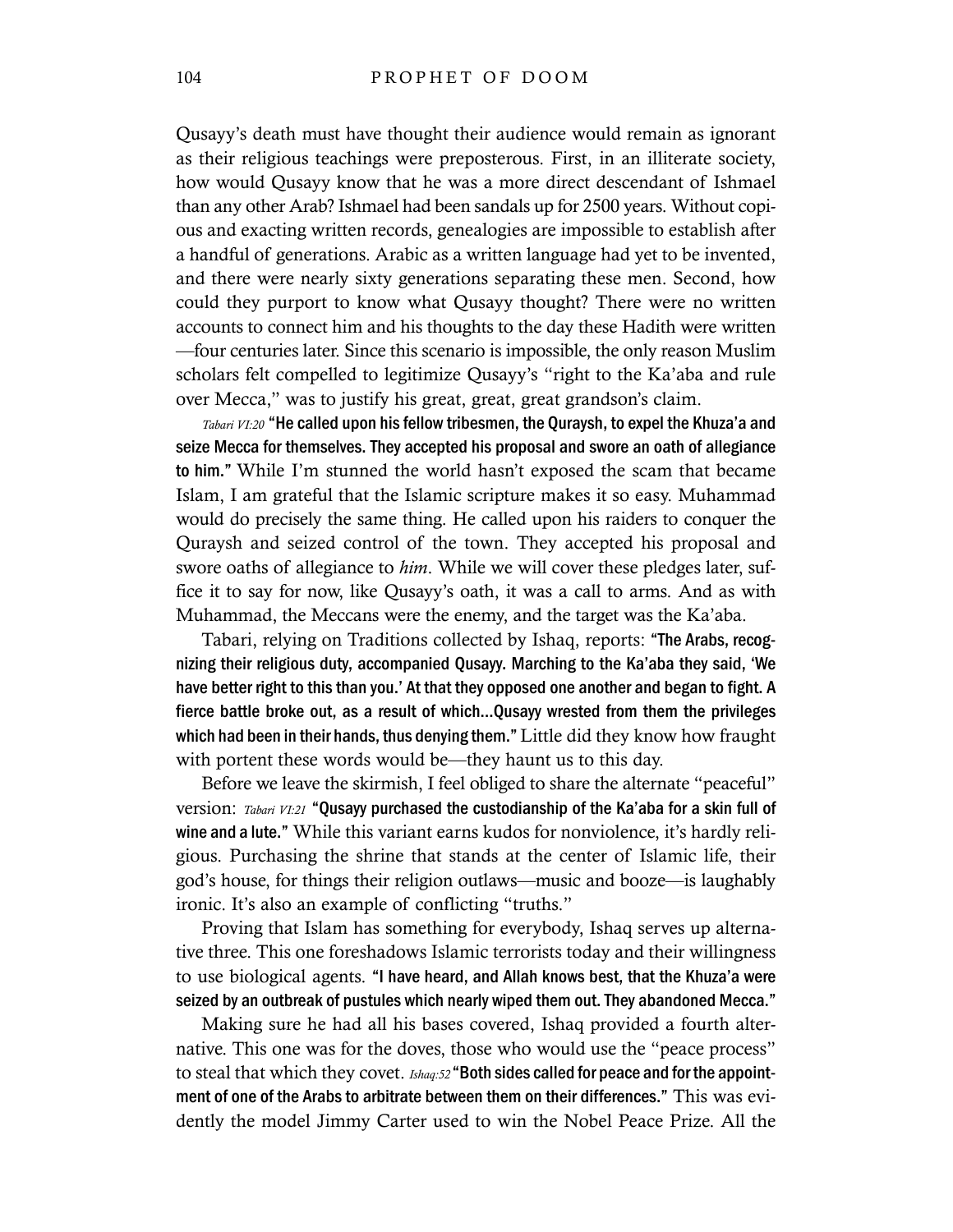spoils went to the Muslims. The infidels traded their land and money and got nothing in return. "The verdict was that Qusayy [read "Arabs or Muslims"] had a better claim to the Ka'aba [read "Temple Mount"] and to rule Mecca [read "Jerusalem"] than the Khuza'a [read "the Jews"]. All the injuries inflicted and blood shed by Qusayy [read "suicide bombers" or "Arab armies"] upon the Khuza'a [read "the Jews"] were cancelled and disregarded [read "forgotten, excused, or justified"], while all injuries inflicted by the Khuza'a ["the Jews"] upon the Quraysh [read "Muslims or Arabs"] should be compensated for by blood money [read "Carter committed the United States to paying the Arabs who lost the Six Day War \$2 billion a year in perpetuity"]. He added that Qusayy should be given a free hand to control the Ka'aba and Mecca." Nothing has changed. Diplomacy with Islamic tyrants remains equally unbalanced and equally futile.

Whether Qusayy prevailed by force, bribe, the peace process, or pestilence, he gained control of the tent village and rock shrine that had been populated by the patriarch's great, great, grandfather, Luhayy. Ibn Ishaq chronicled the momentous event as only a Muslim could. *Ishaq:52* "Thus Qusayy gained authority over the Ka'aba and the lordship over the people of Mecca. He behaved like a king over his tribe so they made him a king." Qusayy, having established the model for Muhammad, went on to build the family business. Let's listen to how it was done: *Ishaq:53* "Qusayy assumed control and kingship. He was obeyed. He held the keys to the shrine, being the doorkeeper of the Ka'aba. He held the right to water the pilgrims from the well of Zamzam and to feed them. He presided at the assemblies and held the right to hand out the war banners. In his hands lay all the dignities of Mecca, all of which he took for himself." This is the essence of Islam. Muhammad would speak these same words upon his conquest of Mecca.

Then Qusayy established the model Muhammad would follow in Yathrib when he expelled the Jews from their homes by force, and he rewarded his fellow Muslims by dividing their property between them. "He also divided the property in Mecca among his followers, settling every clan of the Quraysh in the dwelling places assigned to them. No issue regarding public affairs was decided nor was any banner of war entrusted without Qusayy's permission." Scores of years later, Muhammad would use force to gain control over Medina, Mecca, the Ka'aba, its god, its dwellings, its well, pilgrims, assemblies, and even the disposition of war banners. He behaved like a king, forcing his will on his tribe, killing anyone who got in his way. While these Hadiths prove that Muhammad wasn't the least bit inventive, he has to be given credit for recognizing a workable plan and executing it. The pagan Qusayy, a charlatan, nourished every important aspect of Islam generations before Muhammad was born. Moreover, he, like the prophet, did it in pursuit of sex, power, and money.

The Tradition concludes with these haunting words, words that became prophetic. *Tabari VI:24*/*Ishaq:53* "Qusayy's authority among the Quraysh during his lifetime and after his death was like a religion which the people followed and which could not be infringed; they always acted in accordance with its laws. They regarded it as filled with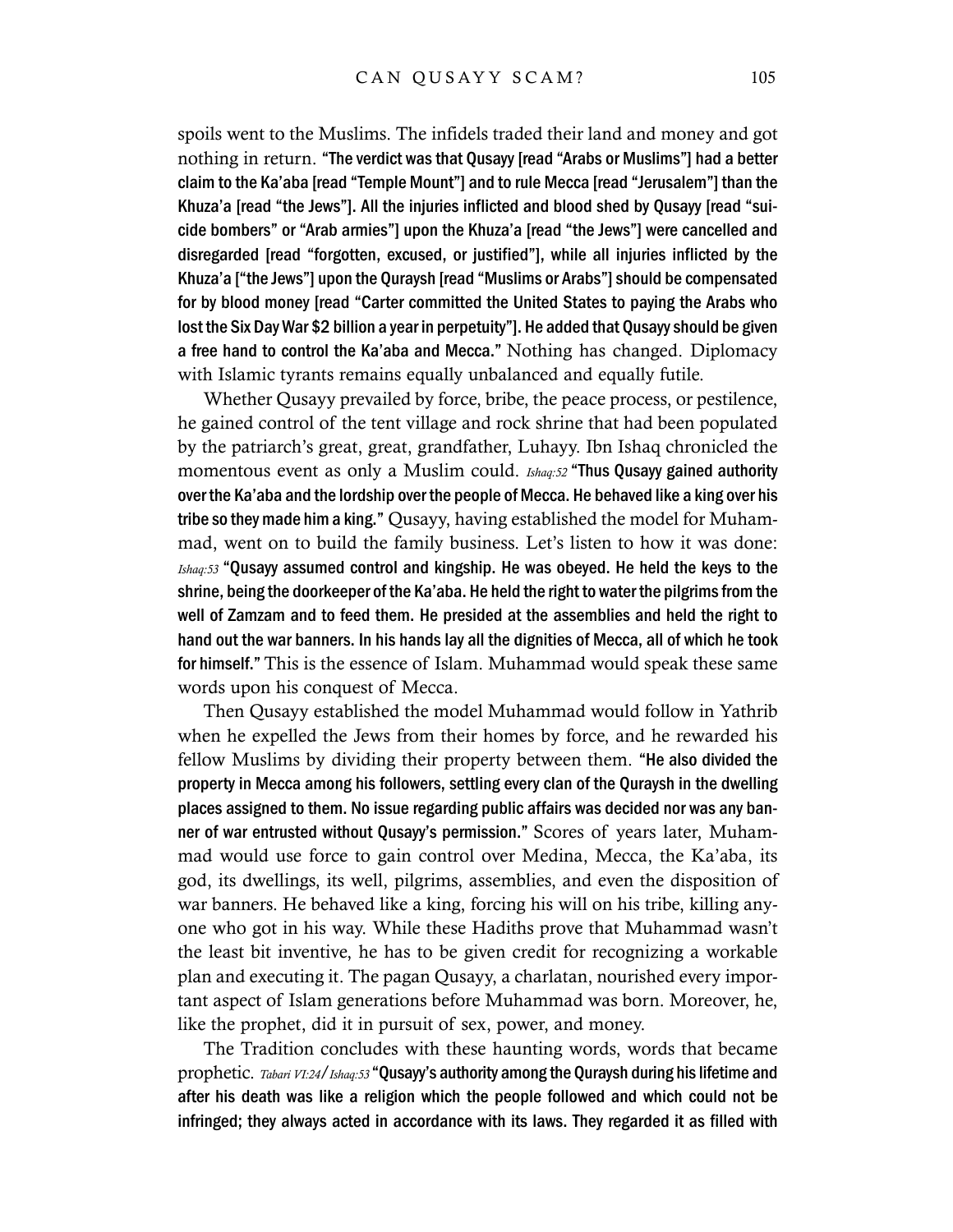good omens and recognized his superiority and nobility…. He took for himself the assembly house which led from it to the mosque (place of prostration) of the Ka'aba."

Muhammad would do the same in Medina. He took for himself an assembly house which led to the mosque where all Islamic affairs were decided. And like Qusayy, Muhammad took upon himself the honor of handing out war banners before each of the *seventy-five terrorist raids* he orchestrated. "When they were about to fight another tribe, banners were tied only in his house, where one of his own sons would hand them out."

Ishaq knew the troubling ramifications of what he had just revealed. If this were true it meant that a heathen had founded the religious scam Muhammad shaped into Islam. He recognized, as you and I do, that Muhammad's reliance on Biblical characters to legitimize Islamic rituals and pillars was as feeble as it was preposterous. The ten tests of Abraham were perverse philosophically, the fables of Nimrod were lunacy historically, and the pure descent from Ishmael was grossly improbable genealogically. With the Jewish connection in rubble, the Hadith portrayal of Qusayy obliterated Arab and Meccan credibility. As such, Ishaq sought out an ally to corroborate his account, choosing the second Caliph. *Ishaq:53* "Umar confirmed the story of Qusayy and how he gained control of the Ka'aba and the affairs of Mecca."

The Hadith is incriminating, unraveling the fabric of Islam. More than a hundred years before the first Qur'anic revelation fell from Muhammad's lips, the pillars of Islam had been established by a pagan entrepreneur. The Ka'aba was the center of a new idolatrous religion; a scam designed to enrich its lone, undisputed, and unchallenged king—a man who used *religion* for political and personal gain. With methods identical to Muhammad's, Qusayy took control through *jihad* and political covenants. He was purported to have nobility and superiority as he established religious doctrine; he was a *messenger* to be *obeyed*. The *prostration* had been established, as had the place of worship—the *mosque*. The *hajj*, down to the most minute rites, had been enshrined in the religious lore. There was even a *holy month.* All that was needed now was for a religious *tax* to be implemented and for *Allah* to be promoted from among the quarry of rock idols for the pillars to be complete. If these final ingredients manifest themselves before we leave the fifth century, Islam will be laid bare—naked to the world of reason—exposed as the scam of Qusayy, not the religion of Abraham, and most certainly not the "revelation" of Allah.

Before we search the annals of Islamic history for the final two pillars, let's ponder the perplexing place their scriptures have taken us. There is no chance these pagan doctrines could have been derived from Abraham. There is no way to pass such rites across the two-dozen centuries that separate the real Islamic patriarch, Qusayy, from the patriarch of the Jews. There are no writings, no carvings, no scrolls, no scriptures, no recorded histories, and no archeology. There isn't even a hint of Mecca existing during this awesome void of time.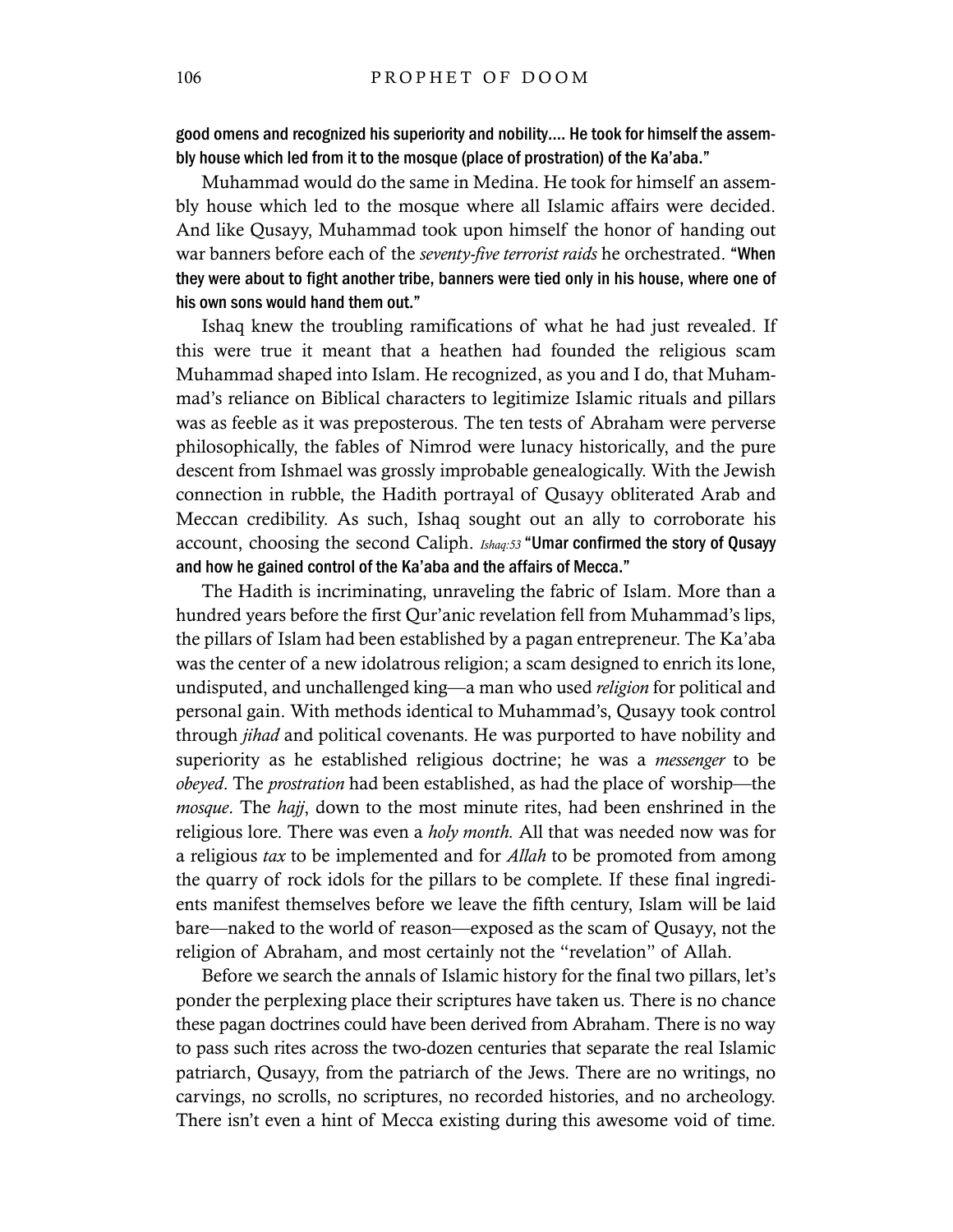And thus there aren't any people through whom these religious duties could have been conveyed. As such, the pillars were established upon the rocky ground of a pagan religious scam. You are witnessing the birth of Islam.

Muslims say it isn't so—that it can't be so—because if it were, their religion would be nothing more than regurgitated paganism—a twisted plot. They claim Abraham came to Mecca to build the Ka'aba and establish Islamic rites, but they omit how he could have survived the desert crossing with a maid and an infant. They don't say why he would have left the Promised Land for a deserted valley in the middle of nowhere. Islam isn't the religion of Abraham or the doctrine of the prophet Muhammad. It is the religion of Qusayy.

## **☆ ☆ ☆ ◆ ☆**

The rites and rituals, regulations and taxes described in the rest of this chapter will be familiar to Muslims reading these words. They practice all of them today. So that they might know *how* they came to be hoodwinked into performing such mindless rites, and to parting with their wealth and lives, I want to share how the pagan Qusayy developed his religion—the scam that became Islam.

Having taken what didn't belong to him, Islam's founder, the patriarch Qusayy, was now in business, the only viable business in the fledgling burg of Mecca. A man of politics, he became the prototype for what was to come. The largest structure in town, the meeting hall, served as his home and seat of power as it would for Muhammad. Qusayy connected it to the source of wealth, the Ka'aba. He established regular prostration prayer services at the mosque and a plethora of religious rituals. The most disturbing, and enduring, was a butt up sort of thing whereby the moon god was mooned.

Tabari, like Ishaq, wanted his readers to know that he was not responsible for making up a story so damning to Islam. In the midst of his commentary he inserted a Hadith similar to Ishaq's. It's attributed to "Khabbab, the author of al Maqsurah." He said, "I heard a man telling Umar bin al-Khatab, when he was Caliph, this story of Qusayy and how he gathered his own tribe together, expelled tribes from Mecca, and gained control of the Ka'aba. Umar did not reject it or disavow it."

That said, the Hadith explains how Islamic ritual was actually established five generations before the Qur'an or Muhammad: *Ishaq:49* "The pilgrims gathered in Mecca, went out to the mawqif, completed the hajj and went to Mina…. Nothing now remained of the ritual of the pilgrimage but the ceremony of dispersal from Mina." The *mawqif* is the plain of Arafat, about ten miles east of Mecca. Standing there between midday and sunset is an important part of the Islamic hajj. This is followed by the *ifadah*, or dispersal.

"On the day of the dispersal they went to stone the jimar, and a man of the Sufah used to throw pebbles for the pilgrims, none throwing until he had thrown." This idolatrous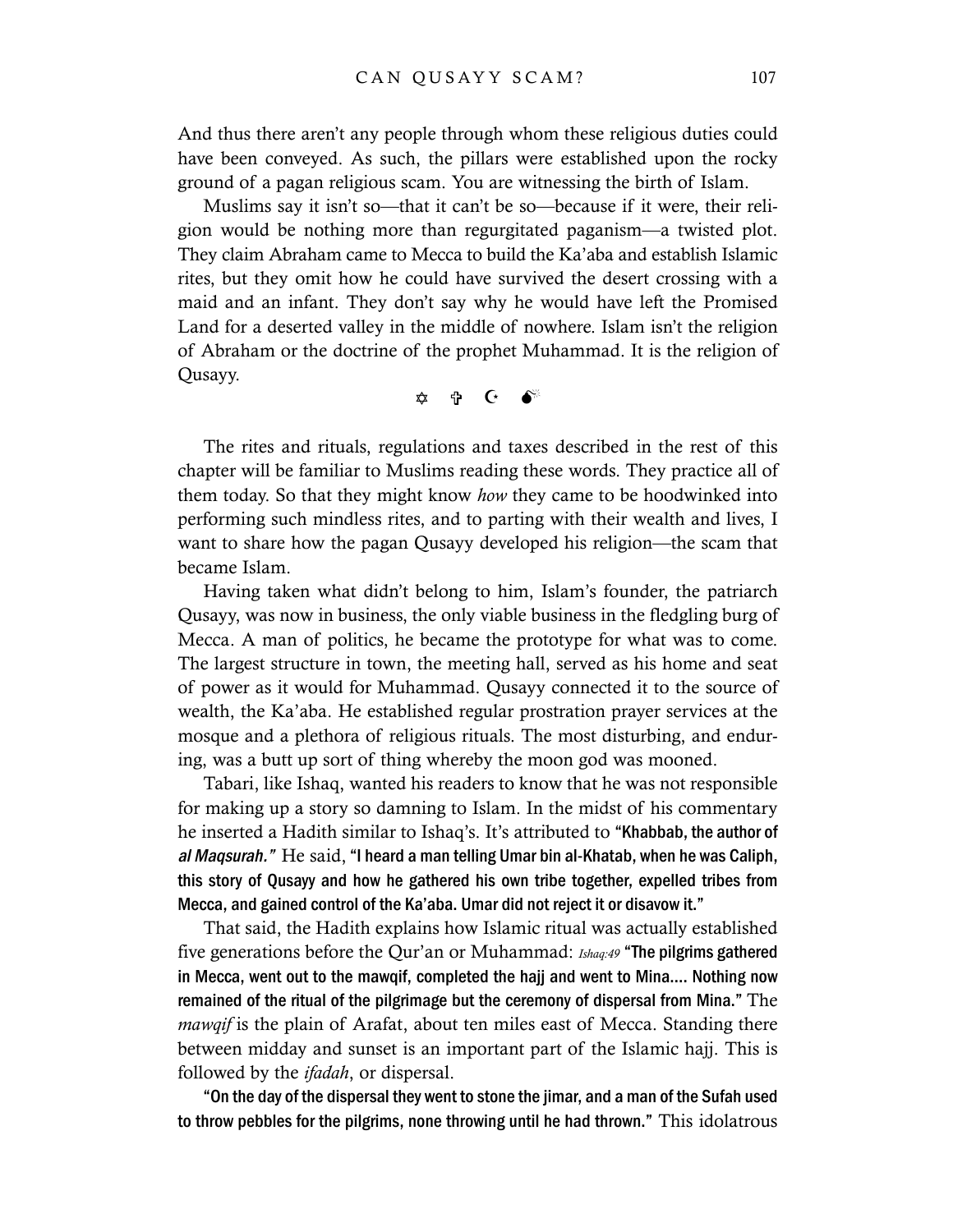rite would also have Islamic overtones. Muhammad, borrowing from his pagan past, instructed Muslims to observe the *jimar*. Pebbles are thrown at three erections or heaps of stones. They are held to represent the Devil.

Soon we find another Qusayy invention that Muhammad copied. *Tabari VI:31* "Qusayy instituted the lighting of the fire at al-Muzdalifah when the wuquf took place so that those being driven away from Arafat could see it. This fire continued to be lit in this place throughout the Jahiliyyah. This fire was also lit in the time of the Messenger, and of Abu Bakr, Umar, and Uthman." Al-Muzdalifah is between Arafat and Mina. Standing there is one of the Islamic hajj rites, as is the fire. Bakr, Umar, and Uthman are the first three Islamic Caliphs after Muhammad.

Qusayy's ability to get the Meccans to perform these pagan rites served Muhammad magnificently. By the prophet's day they were all so ingrained among the Quraysh that the Qur'an simply assumed the continuance of the idolatrous ways without ever mentioning them. They became part of Islamic dogma by way of Hadith such as these.

This next Tradition demonstrates how dependent Muhammad was on Qusayy for the development of "Allah's" religious doctrine: *Tabari VI:25* "Qusayy's tribe held him in honor and high esteem. No one opposed his rule in any way." "His commands were never disobeyed and nothing he did was opposed." "As regards the hajj, he confirmed the right of the Arabs to continue their previous customs. This is because he considered these to be a religious duty which he should not change." Qusayy established the cornerstone of Islamic rule: "submit and obey." We will hear these words reverberate throughout the Qur'an. Devotion is a duty, prayer is an obligation, and rituals are compulsory. Islam is devoid of choice.

The Hadith goes on to report: "Qusayy had a house built in Mecca which was the house of assembly in which the Quraysh used to decide their affairs." Within days of Muhammad's arrival in Medina, we will see him order the construction of his house and assembly area. Then he will craft an "agreement" making him the sole decision maker over all affairs. All of this serves to prove that Islam was not the revelation of Allah to Muhammad but instead the verbatim implementation of the religion of Qusayy.

Moving from entrepreneur to capitalist, our model opportunist soon found himself promoting a series of economic fairs around the holy months. As godfather, he took a cut on each deal. *Ishaq:55* "The rifada was a tax which the Quraysh paid from their property to Qusayy at every festival." It, like the Ka'aba concession, was an exclusive franchise, a cartel of sorts. Muhammad would rename the *tax* the zakat, but it was no different. Islam had its fourth pillar.

Being the top dog in Ka'abaVille, however, was hardly worth bragging about. While Mecca's claim to fame was the rock shrine for rock gods, it was insignificant compared to Karnak, Athens, Delphi, Rome, or Ephesus. While Qusayy's scheme was inventive, it was a small-time affair. If it weren't for what Muhammad did with it, the religious scam of Qusayy wouldn't be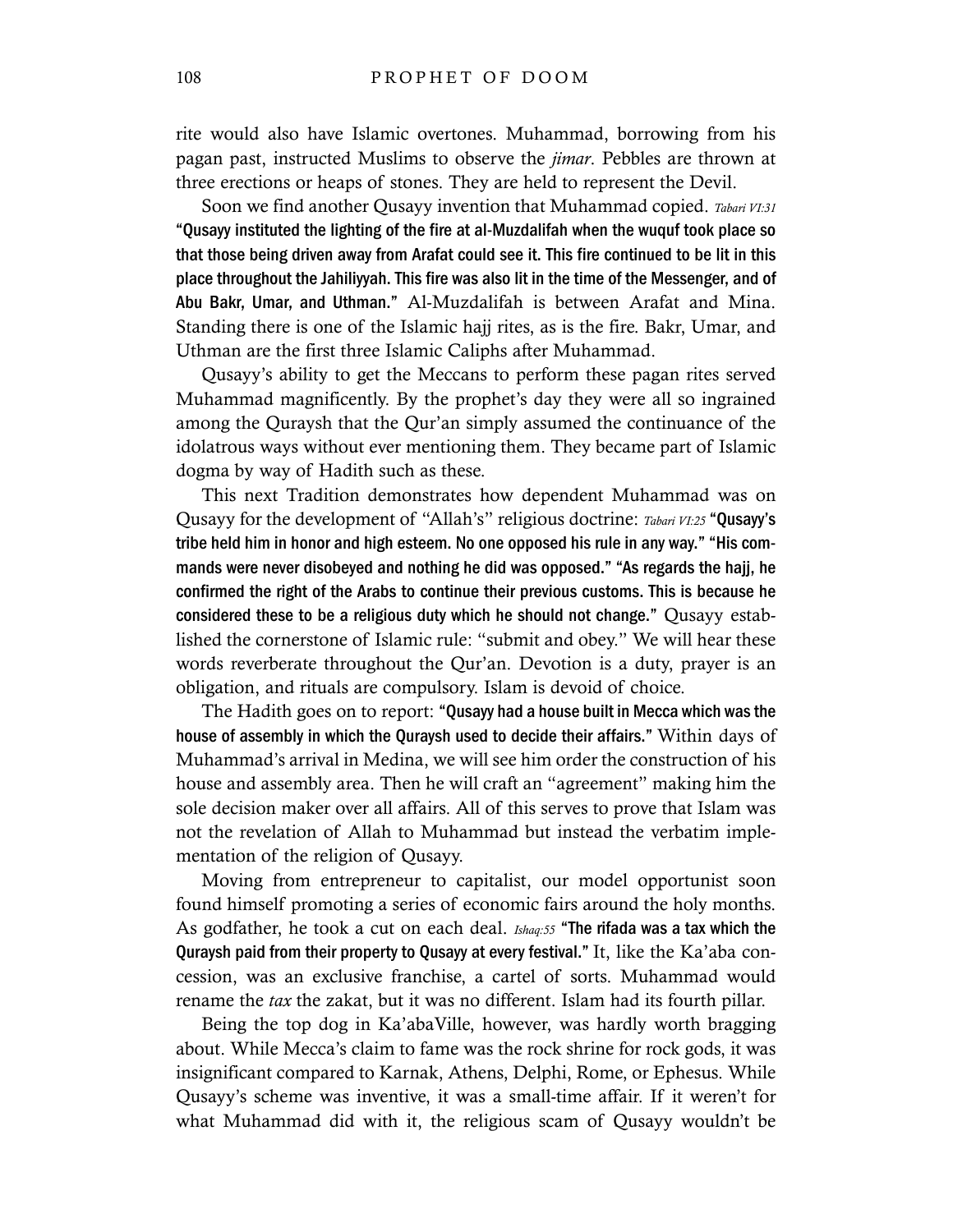worth the ink on this page.

Acting as patriarch of his own con, Qusayy made certain that only his direct descendants were eligible to participate in the family business. Even then, his relatives were forbidden until they were forty. This is why it's assumed Muhammad was a direct descendant and that he was forty when he claimed the Ka'aba for himself.

While the geographic and meteorological conditions were deplorable in Mecca, the con was better than working, which is why Qusayy conceived it and why Muhammad coveted it. Profits accrued from providing hospitality to pilgrims, on fees, and from taxes. The family took a cut on merchandise sold during the "truce of the gods" fairs of Ramadhan. And they charged pilgrims fees to feed and dust the idols they placed in the Ka'aba. It was a scam worth coveting. With enough money Qusayy could hire someone to fan away the flies.

Dividing the spoils inequitably between his sons, Qusayy said: *Ishaq:55* "Abd al-Dar, by Allah, I shall make you the equal of the others, even though they have been raised in dignity over you. No man of them shall enter the Ka'aba until you have opened it, no [war] banner shall be tied for the Quraysh to go to battle except by your hand, no man shall drink water in Mecca [from the well of Zamzam] except that which you have provided, no man shall eat food in the pilgrimage season other than your food, and the Quraysh shall not decide their affairs anywhere but in your house." In other words, he gave him the family business—Islam. And he swore by the ultimate Islamic god. *Allah* has emerged and the Five Pillars are now complete. Muhammad would later come to call himself the Messenger of Allah, and he would usurp his authority to resolve a similar family dispute. Initially, these rights and privileges passed him by, going instead to another heir. Jealous, Muhammad said that Allah told him that they were really his.

This incriminating Hadith continues to expose Islam's pagan roots. Every last detail was incorporated into Islam. *Tabari VI:25* "Then he gave Abd al-Dar the house in which the Quraysh always made their decisions, and gave him the office of being Ka'aba's custodian, declaring war, presiding over the assembly, and collecting the rifadah, a tax levied in every pilgrimage season by the Quraysh according to their wealth and handed over to Qusayy. It was imposed on the Quraysh by Qusayy, who said to them when he commanded them to pay it, 'Quraysh, you are neighbors of Allah, people of his Ka'aba and people of the sacred precincts of the Haram. The pilgrims are guests of Allah and visitors to His House.' They did so, and every year they levied a tax on their property and paid it to Qusayy and he would use it for the pilgrims during the days of Mina. This institution of his became the state of affairs among the Quraysh during the whole of the Jahiliyyah [pre-Islamic period of Ignorance] up to the time Allah brought Islam, and then became a part of Islam, continuing to this day." *Ishaq:57* "Allah's Apostle said, 'Whatever deal there was in the days of ignorance, Islam strengthens it.'"

Put a fork in this thing and turn off the barbeque. Islam has cooked its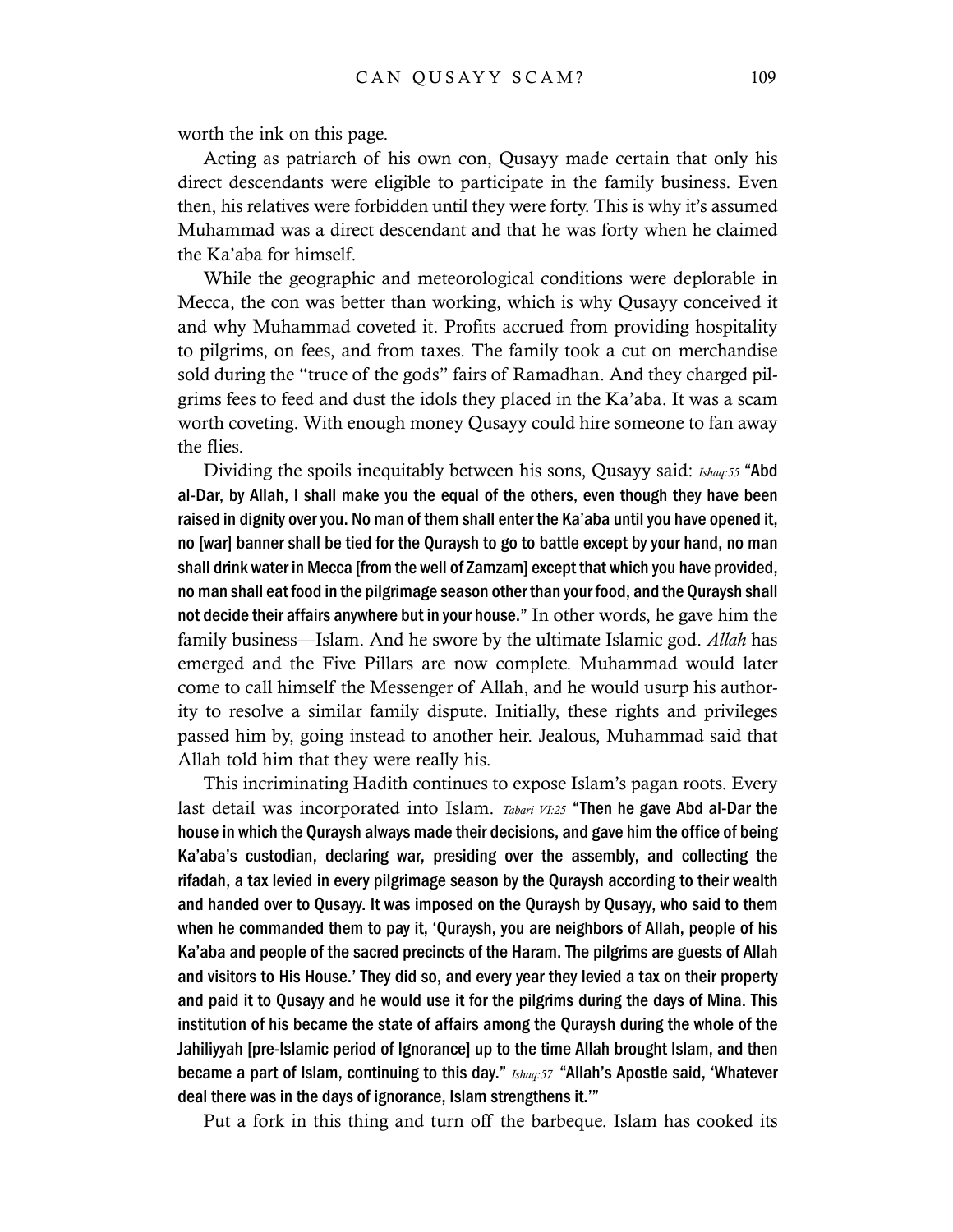own goose. The last of the Islamic pillars has been established and we are still scores of years from the first Qur'anic revelation. The religious scam has been established right down to the smallest detail, and they even admit it. All Muhammad had to do was steal it.

The Qusayy model had a single prophet. His god was now Allah. This was a match for Islam's first pillar. The prostration prayer was an obligatory duty and it was performed facing his Ka'aba—the second pillar. The religious tax, or zakat, was instituted and collected in Allah's name—the third pillar. The hajj pilgrimage was laid out and observed in all its ritualistic detail—the fourth pillar. And en route to Mecca, Qusayy observed the holy month of Ramadhan and *Tahannuth* fasting—the fifth pillar.

But, as you shall see, the pillars of Islam were merely window dressing. The real foundation of the doctrine was submission—absolute obedience. *Tabari VI:25* "Qusayy's tribe held him in honor and high esteem. No one opposed his rule in any way." "His commands were never disobeyed and nothing he did was ever opposed." *Ishaq:56* "Qusayy was never contradicted nor was any measure of his overthrown." Religion was a veil. *Tabari VI:24* "His authority among the Quraysh during his lifetime and after his death was like a religion which the people followed; they always acted in accordance with it."

That said, the means to submission was the sword. It established Islam. Muhammad would use Qusayy's war banners to initiate scores of terrorist raids. The resulting booty financed his "religion" and "inspired" his initial adherents. And as with Qusayy, the real motive was money. But theirs was not an honest endeavor. Their wealth was not created from the sweat of their brow; it was booty, looted from others. In fact, Muhammad's first rendition of Islam's Pillars included a share of stolen property. *Bukhari:V1B2N50* "'Apostle, order us to do some religious deeds that we may enter Paradise.' The Prophet asked them, 'Do you know what it means to believe in Allah Alone?' They replied, 'Allah and His Apostle know better.' The Prophet said, 'It means: 1. To testify that none has the right to be worshipped but Allah, and Muhammad is Allah's Apostle. 2. To perform prayers perfectly. 3. To pay the Zakat obligatory tax. 4. To observe the Ramadhan fast. 5. And to pay one fifth of the booty taken in Allah's Cause.'"

Following Qusayy's lead, submission to Allah, or Islam, was defined as: acknowledging Muhammad as the sole authority, bowing down, paying a tax, observing a pagan practice, and sharing the booty collected from terrorist raids.

Under the tutelage of Islam's patriarch, Mecca made a transition from an ignoble and ignominious pagan sand pit to a religious scam extraordinaire. The Ka'aba Inc. became a family business awaiting the polishing touches of one of the great promoters of all time—Qusayy's great, great, great grandson, Muhammad. Within a hundred years a collection of mud huts, a dilapidated rock pile, and a silly religious scam would emerge as a *tour de force*. Within two hundred years, and with a little tweaking and plagiarism, the scam's adherents would conquer much of the civilized world.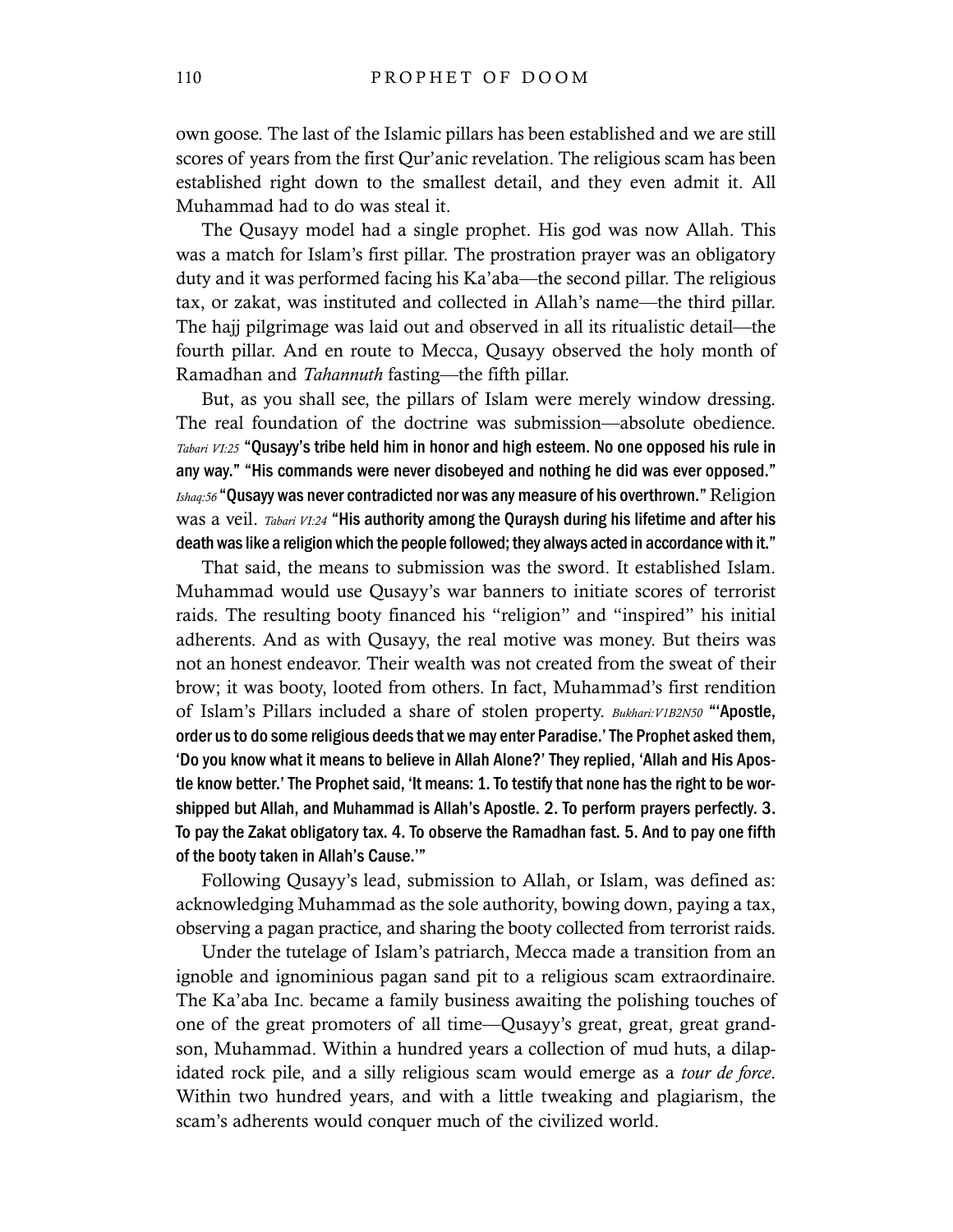I'd like to pause for a moment and reflect upon the place to which the Qur'an and Hadith have brought us. In the creation accounts we learned that Muhammad and Allah could not be trusted, that they were too dishonest and foolish to be prophet and god. They buried themselves when they presented hell so graphically and revealed that their heaven was a brothel. Their plagiarized and twisted stories recasting Adam, Noah, Abraham, and Lot as Muslim prophets tore asunder Islam's credibility—its very reason for being. The stories were contradictory, transparent, and irrational. The claims that the Qur'an confirmed the Bible and that Allah was Yahweh were preposterous further indicting the doctrine. And now, we have a deathblow. We have discovered that Islam's five pillars were conceived by Qusayy not Muhammad (a pagan, not a Muslim). As a result, Islam is dead. And the post mortem is clear. Death was self-inflicted—it was suicide.

While the case may not yet be the lay-down hand I promised in the prologue, the story of Islam's formation is still young. In the next hundred pages I will reveal a mountain of corroborating evidence—all from their scriptures.

**な 中 C 6<sup>%</sup>** 

As is the case with all humankind, Qusayy's wealth didn't buy him a reprieve from family squabbles or the grim reaper. Abd al-Dar failed to serve in the capacity for which he had been named. Abd al-Uzza and Abd grabbed the keys to the kingdom. They became the beneficiaries of the religious tax. No one, we are told, would be able to eat, drink, fight, worship, or decide any matter without their express written permission. Okay, *verbal* permission. They were illiterate.

Each of Qusayy's sons considered himself more worthy than the others. Civil strife broke out between the Scented Ones and the Confederates. In a move that would have made Neville Chamberlain proud, peace was achieved by cutting the baby in half. Watering pilgrims and collecting taxes were controlled by Abd Manaf's clan. Ka'aba access and waging war went to the family Abd al-Dar. This continued to be the state of affairs in Mecca until an orphan boy with royal heritage coveted it all.

The most interesting historical artifact from sixth century Arabia leads us directly to that orphan. It was the Year of the Elephant, which according to Muslim scholars was 570 A.D. It is blazoned into the annals of Islamic history. Not correctly, mind you. It was actually 552, according to archeologists.

The momentous event began with considerable fanfare. *Ishaq:4* "Rabi'a of Yemen saw a terrifying vision. So he summoned every soothsayer, sorcerer, omenmonger, and astrologer in his kingdom." These occult types said his dream predicted a Satanic invasion from Africa, one ultimately thwarted by the arrival of a "pure prophet" (guess who?): "By the Serpent of the lava plains, I swear the Ethiopians shall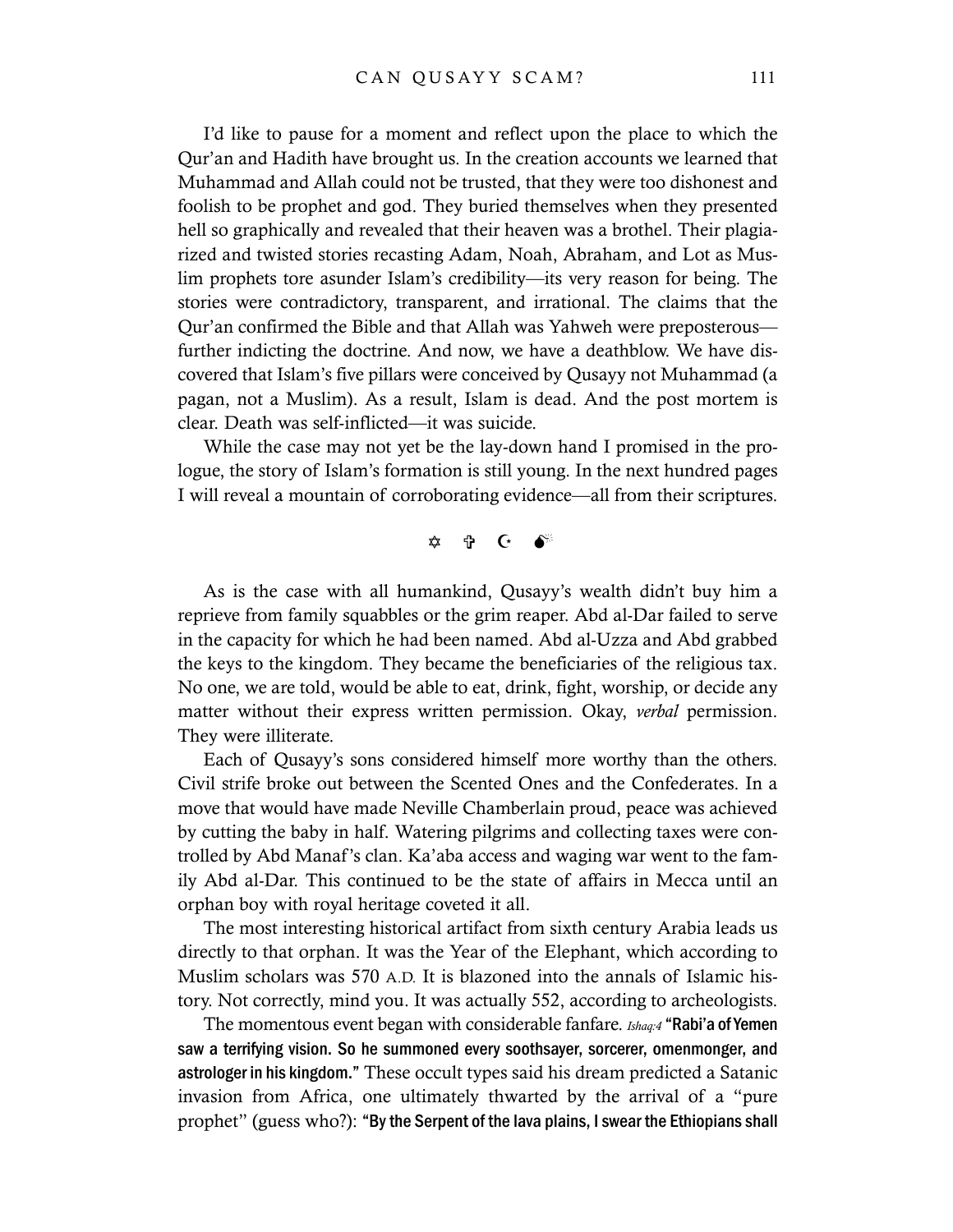attack.... A pure Prophet to whom revelation will come from on high will bring it to an end." The Devil worshippers professed:"An Apostle will bring truth and justice among men of religion and virtue." You just can't beat a Satanic endorsement.

The soothsayers went on to claim prophetically: *Ishaq:5* "It will be his intention to destroy the Jews living among him. In poetic verse they warned: 'In rage against two Jewish tribes who live in Yathrib who richly deserve the punishment of a fateful day.'"

The Satanic crowd who predicted Jews would be victimized by their prophet, allegedly acquired these quotes from some rabbis: "The approaching army will seek to destroy the temple in Mecca, for we know of no other temple in the land which Allah has chosen for himself. The rabbis told Rabi'a to do what the people of Mecca did: 'Circumambulate the Ka'aba, to venerate and honor it, to shave his head, and to bow down in humility in its sacred precincts.' Recognizing the soundness of this advice, the king cut off their hands and feet, and continued on to Mecca."

The stubby rabbis are said to have narrated a rather long poem from "their sacred books, reciting from the Torah." A few of its lines are intriguing. They correctly defined the Ka'aba for what it really was and for what Muhammad would ultimately do with it: *Ishaq:12* "A House of ancient wealth in Mecca. Treasures I wanted to seize." Then they are said to have authored one of the Qur'an's most embarrassing lines: "Dhu'l-Qarnain [Alexander the Great] before me was a Muslim...with knowledge true. He saw where the sun sinks from view in a pool of mud and fetid slime.'"

While there is considerable evidence Islam is Satanic, having "every soothsayer, sorcerer, omenmonger, and astrologer" predict the arrival of "a pure Prophet to whom revelation will come," is more blatant a connection than you'd think their scriptures would admit. They even suggest that the Devil worshippers were right because, as predicted, an African army did invade Yemen. Here's what Ibn Ishaq has to say about them: "After building a church, Abrahah, an Abyssinian viceroy, led his army north." While the non-Islamic records don't mention a place as insignificant as Mecca, the Muslim sages allege that Abrahah wanted to conquer their booming metropolis with the express intent of destroying the Ka'aba. They say that the viceroy was bent on luring pre-Islamic Arabs away from idolatry and toward a new Christian cathedral. The very thought of it must have made the rocks of the Ka'aba tremble.

Abrahah is said to have arrived on the outskirts of town with an army of sorts. But what made him formidable was his ride. The viceroy was mounted on a mighty elephant. And thus far, although grossly misdated, the story is almost plausible. Abyssinia is today's Ethiopia, so its viceroy could well have been mounted upon the mightiest of land mammals. What's not reasonable is that there isn't enough food or water to sustain an elephant in the Arabian Desert, at least for the beast to be more of an asset than liability.

Details aside, the story gets good at this point. *Ishaq:26* "Mahmud [the elephant] bowed down whenever it was asked to face Mecca. Then Allah rallied a flock of birds, each carrying a pea-like stone in its beak and in each claw. Everyone who was hit died." They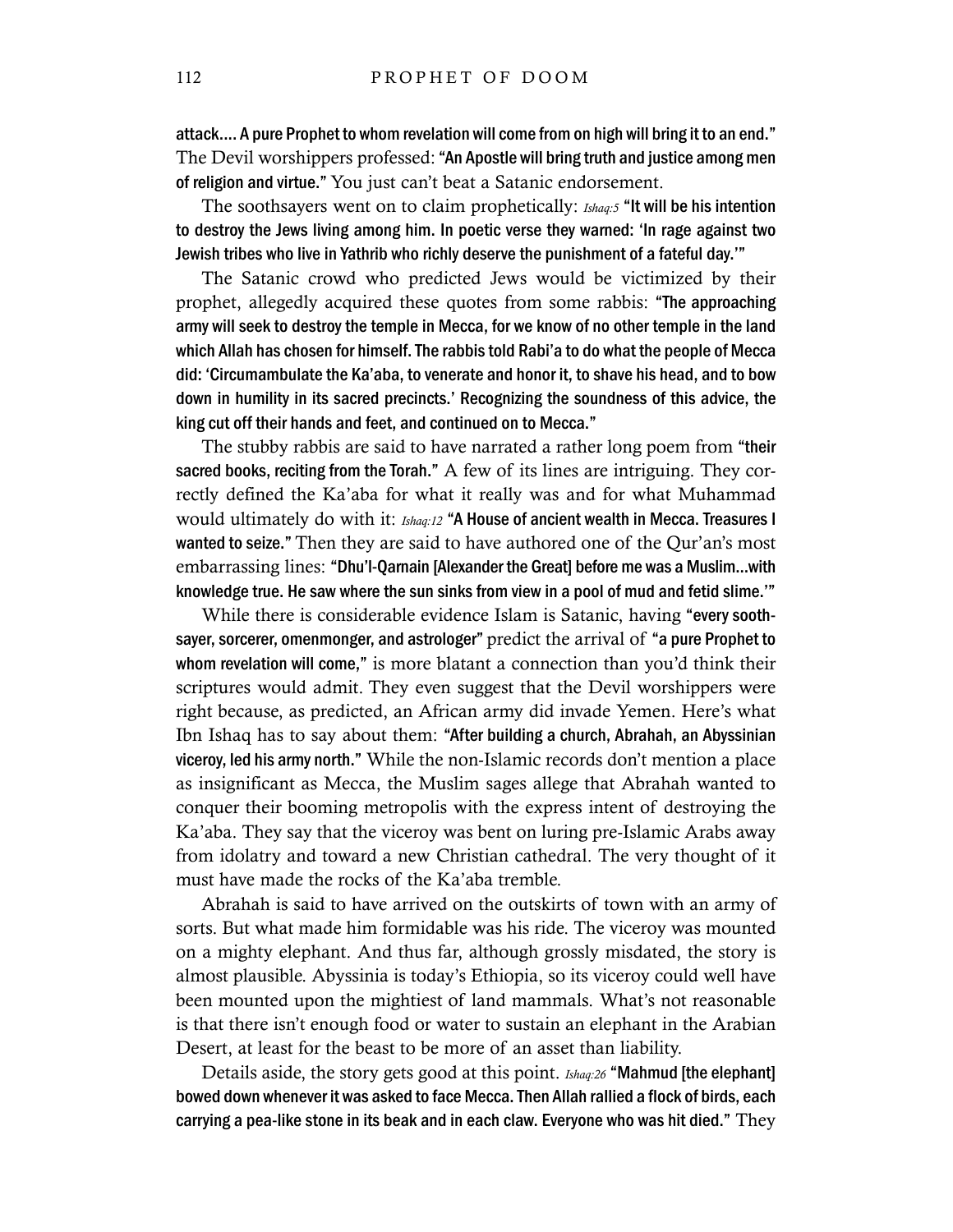were instantly dissolved, their flesh falling from their bones. "Abrahah's fingers fell off one by one." Naturally proud of his achievement, Allah, with some help from his pal Muhammad, recounted his stirring victory in the Qur'an. *105.001* "Have you not seen how your Lord dealt with the companions of the elephant? Did He not make their treacherous plan go wrong, ending in confusion? He sent against them hordes of flying creatures, pelting them with stones of baked clay. He turned them into stalks of straw devoured." A Hadith describes the nature of the disease: "Whoever was struck by a pebble started scratching his body, tearing his flesh."

History suggests that the Abyssinian brigade was actually done in by smallpox. Even Islam agrees, in effect calling their god a braggadocios liar: *Ishaq:27* "Utba told me that he was informed that this year was the first time that measles and small pox had been seen in Arabia." And while that's hardly miraculous, the Islamic Tradition affirms a shocking reality. Sixty years before the first Muslim tread the planet, Allah was a pagan god, and the Ka'aba, the center of Islamic worship, was a pagan shrine, giving Allah and his House a history that isn't the least bit flattering. Desperate to prove Allah was real, Muslims attributed this bizarre tale to their anemic deity. Good thing they did. As it turned out, this peculiar story became Allah's only miracle.

When Abdul Muttalib, Muhammad's grandfather, Meccan king and Ka'aba custodian, heard of the approaching men, he told Allah and his pantheon that they were on their own. *Ishaq:24* "Allah, you know that we do not wish to fight, for we do not have the ability.... A man protects his house, so You protect Your House. Don't let their craft overcome Your craft tomorrow.... Deliver up the black barbarians." Tabari adds: "But if You want to leave and change our qiblah [the direction the Meccan idolaters faced in prayer seventy-five years before Muhammad insisted it was an Islamic requirement], You may do as You please." On his exodus, Muttalib may have said something like, "As for me, I'm out of here. I know that the family business is a scam. It's been nice, but we can always stack a new pile of rocks when the invaders are gone."

Contrary to the Muslim revisionists, pre-Islamic Arabs were lovers, not fighters. Muttalib is alleged to have told the Quraysh, "If we offer no resistance, there will be no cause for bloodshed." Knowing that they were out muscled, and being merchants, not militants, the Meccans, at Muttalib's suggestion, scampered out of town and headed for the hills. They let their gods fend for themselves. This should give us pause because it means that it must have been Islam that turned these pacifists into warriors.

Early Muslims, in an effort to commemorate Allah's magnificent achievement, tell us that Muhammad was born in the Year of the Elephant. They say it is proof he was a prophet. But that's a problem. If Muhammad was born in 552, the year history says Abrahah moved north, he would have been seventy years old when he married his favorite wife, the six-year-old Aisha. And if Muslims need to falsify an event to make Muhammad appear prophetic,